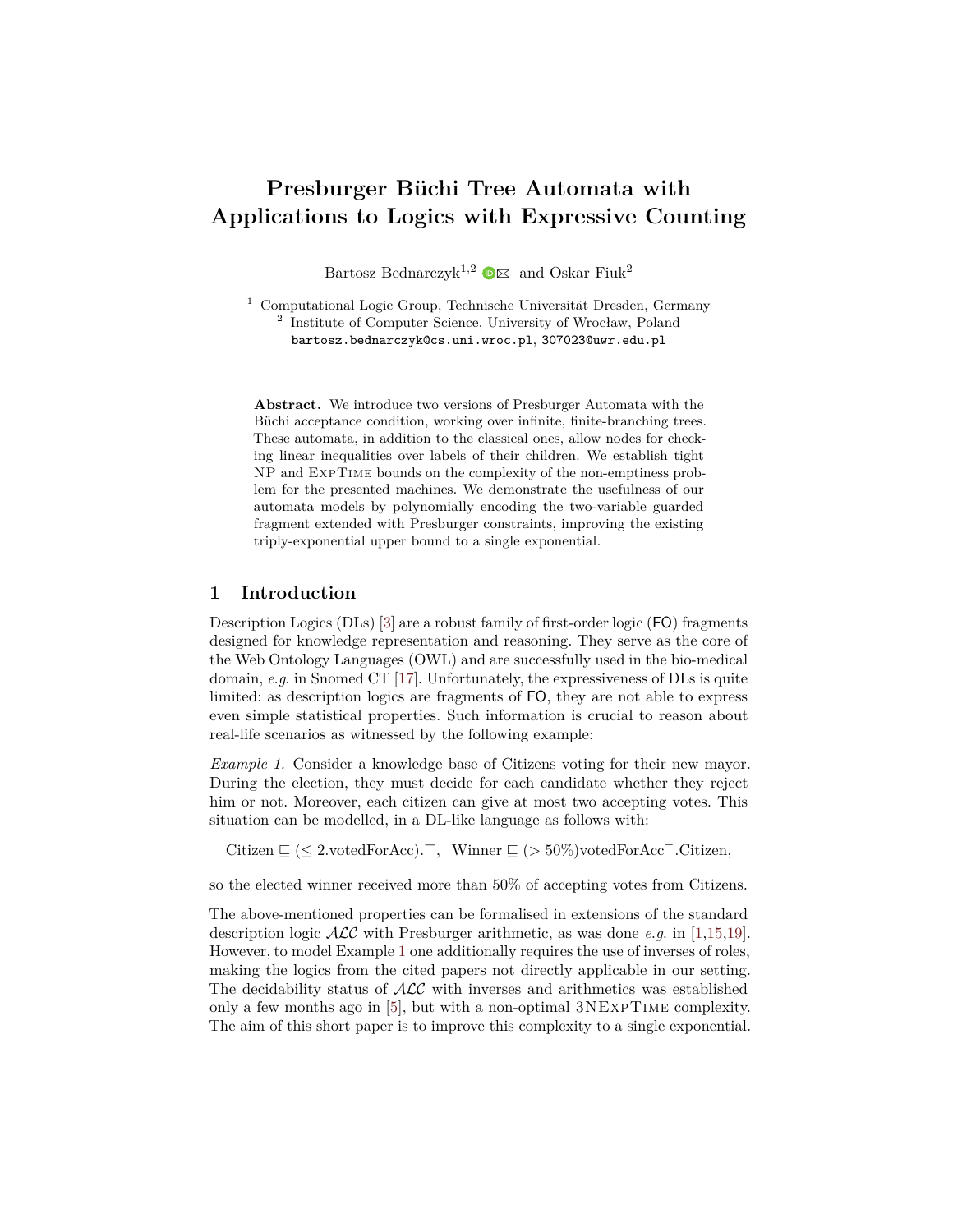*Our results.* We follow a well-established automata-theoretic approach to decidability of description logics, as treated in several papers, see e.g.  $[2,11,12]$  $[2,11,12]$  $[2,11,12]$ . We present two models of tree automata, working over infinite finite-branching trees, with Büchi accepting conditions. The first of them, called SPBTA, assumes the powerset alphabet and has an ExpTime-complete non-emptiness problem. That makes SPBTA an attractive automata model for encoding modal and description logics with Presburger constraints. The other one, called PBTA, works over the usual alphabet and turns out to be NP-complete, complementing already existing results on finite tree automata with expressive counting from [\[22,](#page-13-0)[23\]](#page-13-1). As an application of our results, we provide a translation from an extension of

ALCI with expressive cardinality constraints, namely the two-variable guarded fragment with Presburger arithmetics [\[5\]](#page-12-5), to our automata. This yields ExpTimecompleteness of the mentioned logic.

*Related automata models.* We briefly discuss what distinguishes our automata models in comparison to the existing models. First of all, our automata work over unordered and unranked trees, hence all different automata models do not apply to our case. Second, our trees are infinite, hence the framework of [\[22](#page-13-0)[,23\]](#page-13-1) cannot simply be transferred here. Third, several tree automata models with arithmetics were proposed quite recently [\[9,](#page-12-9)[7,](#page-12-10)[6\]](#page-12-11) but in their case the complexity of the non emptiness problem is either higher ExpTime or is nondeterministic, disallowing a reasonable translation of description logics into it. Finally, standard automata models used for description logics, e.g. the ones from [\[8\]](#page-12-12) are not applicable to our case as they cannot impose Presburger constraints on successors.

# <span id="page-1-1"></span>**2 Preliminaries**

We assume that the reader is familiar with basics on formal languages, computability [\[24\]](#page-13-2), and tree automata [\[14\]](#page-12-13).

Let  $\underline{n}$  denote the set  $\{k \in \mathbb{N} \mid k < n\}$ . By a *tree*, we mean a finite-branching tree, in which every branch is infinite. More formally, t is a prefix-closed subset of  $N\omega$ , such that for every  $x \in \mathfrak{t}$  we have  $x0 \in \mathfrak{t}$  and there is  $n \in \mathbb{N}$  so that no  $xn$ belongs to t. The elements of t are called *nodes*. W.l.o.g. we assume that trees are *children-closed*, *i.e.* if  $x \in \mathfrak{t}$  and  $n \in \mathbb{N}$  then  $xn \in \mathfrak{t}$  implies  $xk$  for all  $k \in \underline{n}$ . Given  $x \in \mathfrak{t}$  we define the subtree of  $x$  (resp. children of  $x$ ), denoted  $\mathsf{Subt}(x)$ (resp. Chld $(x)$ ), as the set  $\{z \in \mathfrak{t} \mid z = xy\}$  (resp.  $\{xn \in \mathfrak{t} \mid n \in \mathbb{N}\}\)$ ). The *degree*  $d(x)$  (resp. *height*  $h(x)$ ) of *x* is  $|Chld(x)|$  (resp.  $|x|$ ). A *branch* of t is any infinite sequence  $v_0, v_1, v_2, \ldots$  of nodes of **t**, such that  $v_0 = \varepsilon$  and for all *i* the node  $v_{i+1}$  is a child of  $v_i$ . A *Σ*-labelled tree is a pair  $(\ell, \mathfrak{t})$ , composed of a tree  $\mathfrak{t}$  and a mapping  $\ell : \mathfrak{t} \to \Sigma$ . Sometimes we will also think about *finite* trees, defined in a natural way, with all the definitions adopted to them as the reader may expect.

By a *linear constraint* we mean an expression of the form

$$
C + \sum_{i=0}^{n} a_i \cdot x_i \bowtie D + \sum_{i=0}^{m} b_i \cdot y_i,
$$

where  $x_i, y_i$  are variables from some countably-infinite set  $\mathcal{V}, \bowtie$  is one of  $\leq, \leq, \equiv_k$ (the last one denotes equality modulo<sup>[3](#page-1-0)</sup> *k*) and  $a_i, b_i, k > 0, C, D$  are integers

<span id="page-1-0"></span><sup>&</sup>lt;sup>3</sup> Constraints with  $\equiv_k$  can be eliminated [\[4\]](#page-12-14).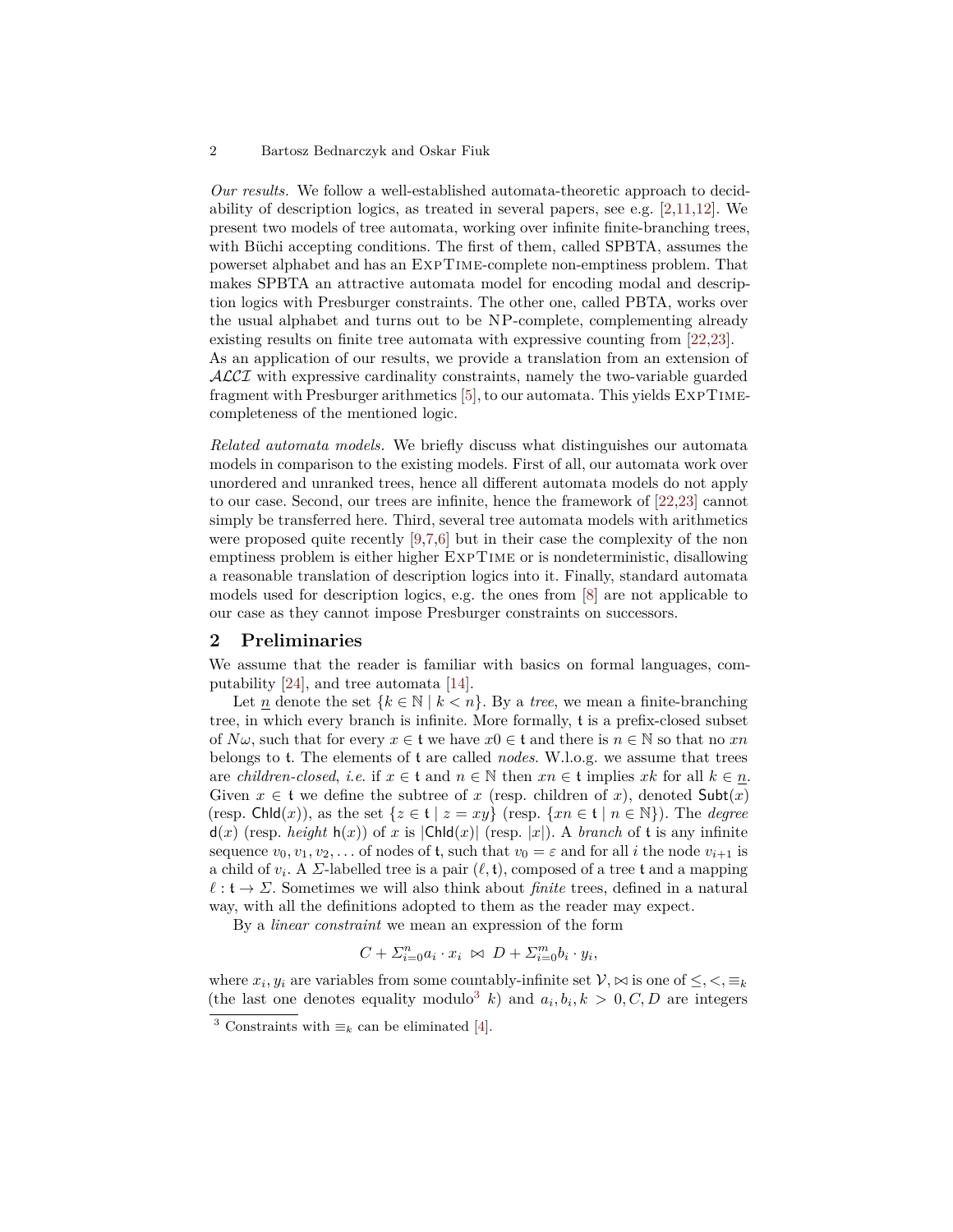encoded in *binary*. We define *systems of constraints* and their *solutions over* N in an expected way. Given a solution  $S: V \to \mathbb{N}$  to a system E, the *support* supp $(S)$ of *S* is defined as the set  $\{v \in \mathcal{V} \mid S(v) \neq 0\}.$ 

Testing *solvability* (over N) of systems of constraints is NP-complete [\[10\]](#page-12-15). Moreover, the following less-known lemma provides the existence of a "sparse and small" solution; consult: [\[16,](#page-12-16) Theorem 1], [\[1,](#page-12-2) Lemma 3] and [\[21\]](#page-12-17).

<span id="page-2-0"></span>**Lemma 2.** *Let* I *be a system of E linear constraints with integer coefficients absolutely bounded by*  $C$ *. Assume a solution*  $S$  *to*  $I$  *(over*  $N$ *). Then there is a*  $solution S'$  *to*  $\mathcal I$  *(over*  $\mathbb N$ *)* with  $|\textsf{supp}(S')| \leq 2E \cdot \log(4EC)$  *and*  $\textsf{supp}(S') \subseteq \textsf{supp}(S)$ *. Moreover, the maximal absolute value assigned to variables by*  $S'$  *is bounded by*  $V(E \cdot C)^{2E+1}$ , where *V is the total number of variables.* 

## **3 Suitable tree automata models**

Henceforth, we consider two tree automata models, starting from the more succinct and expressive one:

**Definition 3.** *A Succinct Presburger Büchi Tree Automata (SPBTA)* A *is a tuple*  $\mathcal{A} = (\Sigma, Q, F, Q_0, I)$ *, where all of its components are finite,*  $\Sigma$  *is an alpha*bet*, Q is a set of* states,  $F \subseteq Q$  *is a set of* final states,  $Q_0 \subseteq Q$  *is an* initial configuration *and I is a finite set of* instructions *of the form:*

- $\pm q \rightarrow \pm q'$ ,  $q \wedge q' \rightarrow q''$  for  $q, q', q'' \in Q$ ,
- $-q \rightarrow \pm a, \pm a \rightarrow q \text{ for } q \in Q \text{ and } a \in \Sigma, \text{ and}$
- $q \rightarrow C, C \rightarrow q$ , where C is a linear constraint over  $V = \{x_S \mid S \subseteq Q\}$ . For *succinctness, only the mentioned variables from* V *are required to be explicitly written in* C*.*

Our automata work over  $2^{\Sigma}$ -labelled trees and labels each node with a subset of *Q*. Such a labelling is required to be compatible with  $Q_0$ , *i.e. ε* is labelled with *Q*0. Moreover, it should be compatible with *I*, *i*.*e*. that the presence of a state in a node  $v$  implies the absence/presence of a state/letter in  $v$ , and that linear constraints over the labellings of *v*'s children, where the value of the variable  $x<sub>S</sub>$ is the total number of *v*'s children labelled by some superset of *S*. Formally:

**Definition 4.** *A* run *of an SPBTA*  $A = (\Sigma, Q, F, Q_0, I)$  *over a*  $2^{\Sigma}$ -labelled tree  $(\ell_t, \mathfrak{t})$  *is a*  $2^Q$ -labelled tree  $(\ell_t^{\mathcal{A}}, \mathfrak{t})$  *s.t.*  $\ell_t^{\mathcal{A}}(\varepsilon) = Q_0$ *, and for all*  $v \in \mathfrak{t}, q \in \ell_t^{\mathcal{A}}(v)$ *:* 

- $-$  *if*  $(q \rightarrow q') \in I$  (resp.  $(q \rightarrow -q') \in I$ ) with  $q' \in Q$ , then  $q' \in \ell^{\mathcal{A}}_t(v)$  (resp.  $q' \notin \ell^{\mathcal{A}}_t(v)$ , and if  $(q \wedge q') \rightarrow q'' \in I$  with  $q', q'' \in Q$  then  $q, q' \in \ell^{\mathcal{A}}_t(v)$  implies  $q'' \in \ell^{\mathcal{A}}_{\mathfrak{t}}(v),$
- $\overrightarrow{f}$  *if*  $(q \rightarrow \pm a) \in I$  *(resp.*  $(q \rightarrow -a) \in I$ *)* with  $a \in \Sigma$ *, then*  $a \in \ell_t(v)$  *(resp.*)  $a \notin \ell_{\mathfrak{t}}(v)$ ,
- $-$  *if*  $(q \rightarrow C) \in I$  *with C being a linear constraint, then*  $x_S \mapsto |{u \in \text{Chld}(v) : u \in \text{Chld}(v)}|$  $S \subseteq \ell^{\mathcal{A}}_{\mathbf{t}}(u)$ }| *is a solution to*  $\mathcal{C}$ *.*

*Omitted cases are symmetric. A run is* successful*, if every branch of* t *has inf. many* elements *v fulfilling* the condition: "there is an accepting state  $q_f \in F$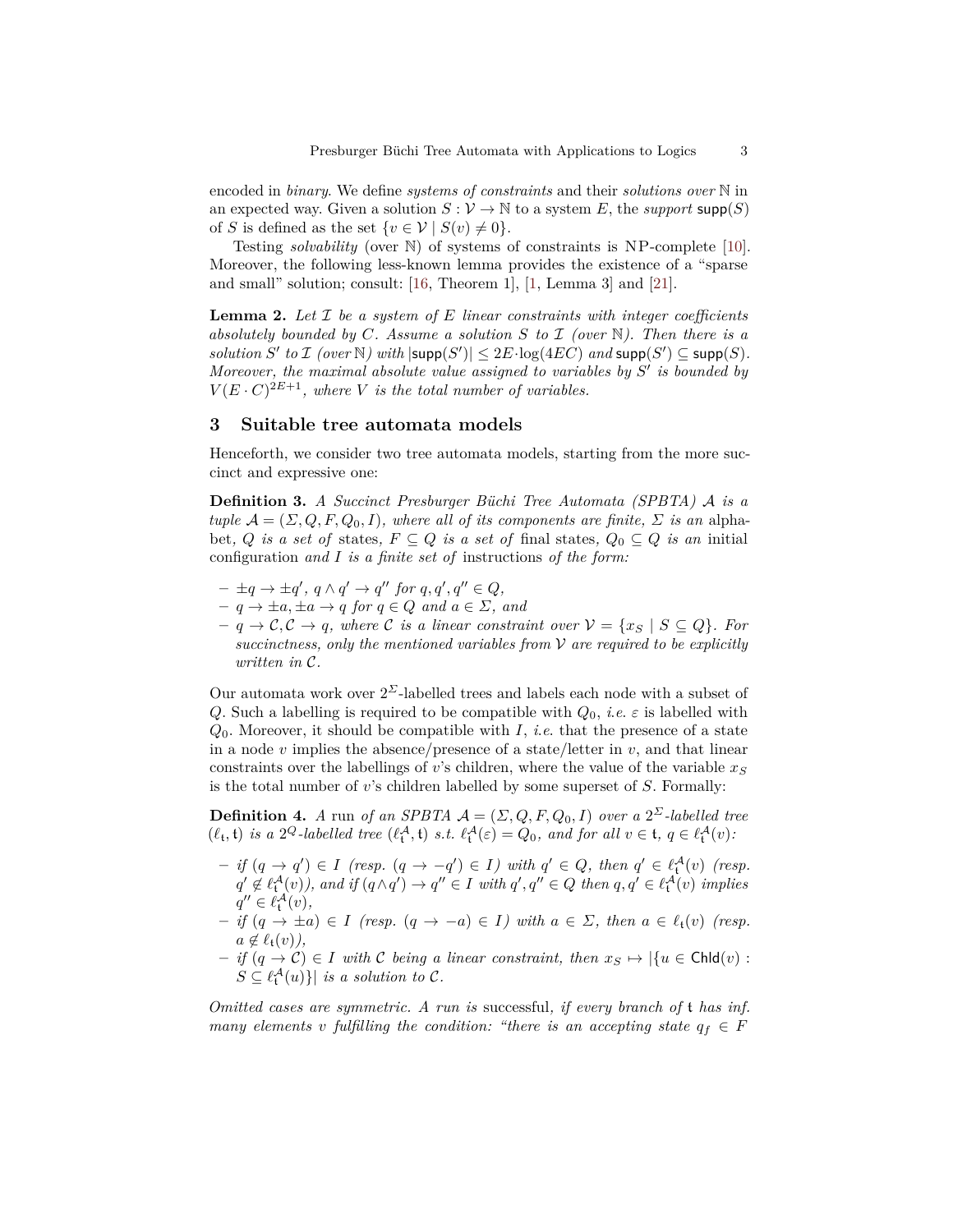*such that*  $q_f \in \ell_A(v)$ ". An SPBTA A accepts *a*  $2^{\Sigma}$ -labelled tree  $(\ell_t, t)$  *if there is a successful run over*  $(\ell_t, \mathfrak{t})$ *. A language of*  $\mathcal{A}$ *, denoted*  $\mathcal{L}(\mathcal{A})$ *, is the set of all*  $2^{\Sigma}$ -labelled trees accepted by A.

The succinct representation of the alphabet and constraints in SPBTA will turn out to be especially useful for encoding models of modal and description logics with Presburger constraints (due to their tree-like model property). This is the biggest advantage of SPBTA in contrast to other automata models mentioned in the introduction. In order to translate logics into automata in the usual setting, the user must first provide a bound on the number of children that a node may have<sup>[4](#page-3-0)</sup>. This essentially forces the user to prove some kind of a "small-branching" tree model lemma" before you proceed with tree-encoding. Our automata model will do it automatically Lemma [16,](#page-6-0) so you can encode tree-models without the need of finding an appropriate bound (which sometimes can be difficult).

In what follows we present yet another model of tree automata, which is simpler due to the use of a standard alphabet. Within a run, nodes are labelled with exactly one state, and therefore, many of the presented instructions can be removed. While PBTA does not have any direct applications to logic, we find the drop of complexity interesting.

**Definition 5.** *A Presburger Büchi Tree Automata (PBTA) A is a tuple*  $\mathcal{A} =$  $(\Sigma, Q, F, q_0, I)$ *, where all its components are finite,*  $\Sigma$  *is an alphabet, Q is a set of* states,  $F \subseteq Q$  *is a set of* final states,  $q_0 \in Q$  *is an* initial configuration *and I is a finite set of* instructions *of the form:*

 $(q, a) \rightarrow C$ *, where*  $q \in Q$ *,*  $a \in \Sigma$  and C is a linear constraint with variables  $\mathcal{V} = \{x_q \mid q \in Q\}.$ 

We define runs of PBTAs analogously to the case of SPBTAs.

**Definition 6.** *A* run *of a PBTA*  $\mathcal{A} = (\Sigma, Q, F, q_0, I)$  *over a*  $\Sigma$ -labelled tree  $(\ell_t, t)$ *is a Q*-labelled tree  $(\ell^{\mathcal{A}}_t, \mathfrak{t})$  *such that*  $\ell^{\mathcal{A}}_t(\varepsilon) = q_0$ *, and for all*  $v \in \mathfrak{t}$  *with*  $q_v = \ell^{\mathcal{A}}_t(v)$ *and*  $a_v = \ell_t(v)$ *:* 

 $-$  *if*  $((q_v, a_v) \to \mathcal{C}) \in I$ , then  $x_q \mapsto |\{u \in \text{Chld}(v) \mid q = \ell_t^{\mathcal{A}}(u)\}|$  is a solution to  $\mathcal{C}$ .

*A run is* successful*, if every branch of* t *has infinitely many elements v fulfilling the condition: "there is an accepting state*  $q_f \in F$  *such that*  $q_f = \ell_A(v)$ ".

The notion of accepted trees and the *language of* PBTA are defined analogously to the case of SPBTA. Note that the languages accepted by (S)PBTA are no longer regular (in the sense of MSO-definability). Consider:

*Example 7.* A language  $\{t \mid \forall v \in t \mid d(v) \equiv_2 0\}$  is clearly not regular, but can be recognized by the PBTA  $A = (\{a\}, \{q\}, \{q\}, q, \{(q, a) \to x_q \equiv_2 0\}).$ 

<span id="page-3-0"></span><sup>&</sup>lt;sup>4</sup> Of course we may always restrict ourselves to binary trees by employing standard tricks, but then the verification of Presburger constraints becomes a challenge.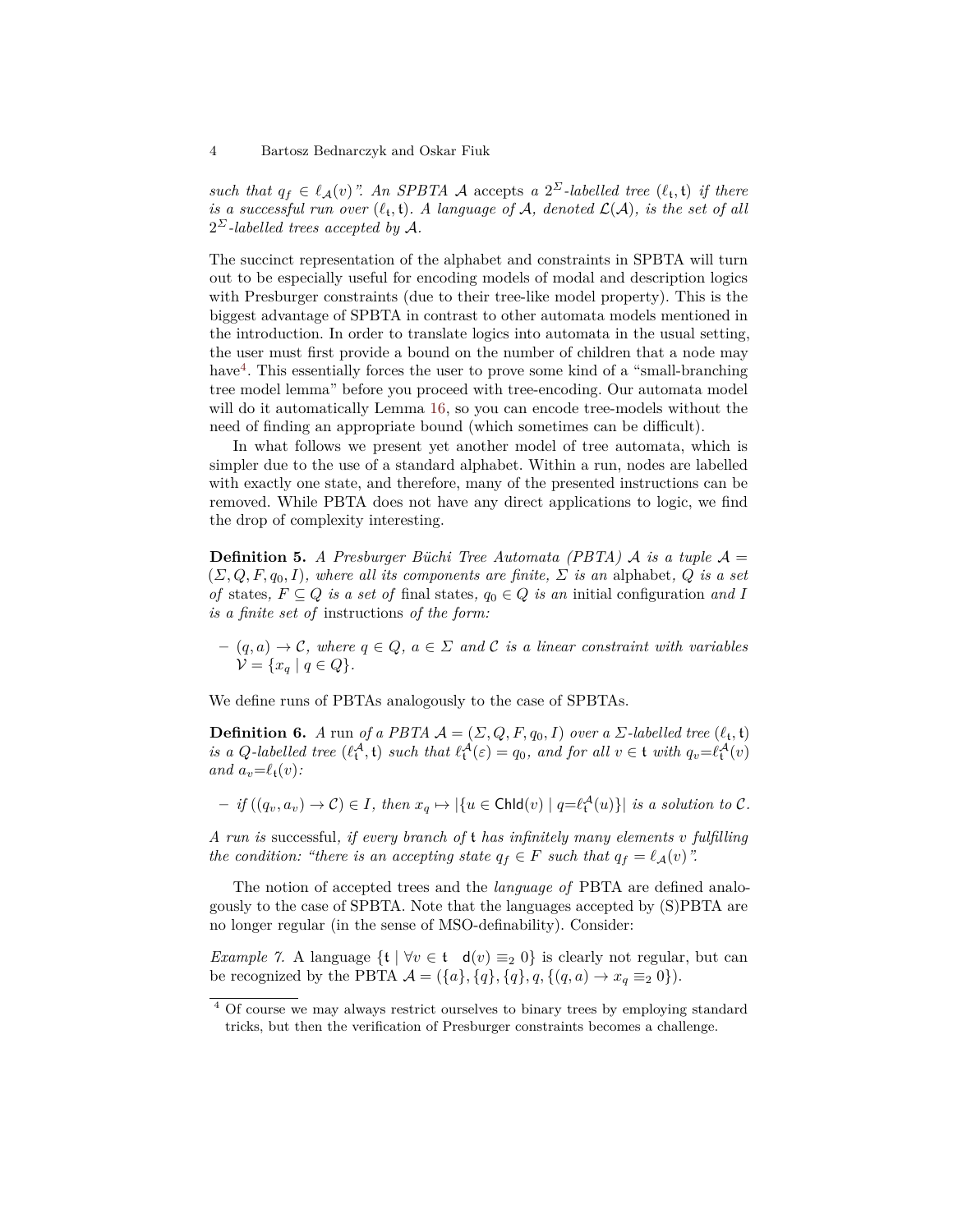<span id="page-4-0"></span>The *non-emptiness* problem asks whether the language of a given (S)PBTA is non-empty. An immediate reduction from the solvability (over N) of systems of linear equations yields NP-hardness for testing non-emptiness of PBTA.

**Lemma 8.** *The non-emptiness for PBTAs is* NP*-hard.*

*Proof.* Take a system of linear equations  $\mathcal I$  and let  $\Sigma = \{a_0\}$ ,  $Q = F = \{q_v \mid v \in$  $V(\mathcal{I})$ *}*,  $I = \{(q_v, a_0) \to \mathcal{C} \mid v \in V(\mathcal{I}), \mathcal{C} \in \mathcal{I}\}$ . Choose  $v_0$  to be an arbitrary variable in  $V(\mathcal{I})$ . Then the language recognized by automaton  $\mathcal{A} = (\mathcal{I}, Q, F, q_{v_0}, I)$ is non-empty iff  $\mathcal I$  has a solution.

In the sequel, we provide a matching upper bound.

# **4 Non-emptiness problem for PBTA is in NP**

Henceforth, we fix a PBTA  $A = (\Sigma, Q, F, q_0, I)$ . By its size, denoted with  $|A|$ , we mean the size of some reasonable succinct representation of  $A$ , where the numbers in constraints are encoded in *binary*. We start with auxiliary definitions.

**Definition 9.** Let  $(\ell_A, t)$  be an accepting run of A on a tree  $(\ell_t, t)$ . Then a *state*  $q \in Q$  *has* an occurrence in a node  $v \in \mathfrak{t}$  *iff*  $\ell_A(v) = q$ *. If there is*  $v \in \mathfrak{t}$ *, such that q occurs in v, then q has* an occurrence in an automaton run  $(\ell_A, t)$ . *An occurrence of*  $q \in Q$  *in*  $v \in \mathfrak{t}$  *is* safe *iff either*  $q \in F$  *or on each branch*  $v_1, v_2, v_3, \ldots$  *starting in v there exists an occurrence of some state from F before the next occurrence of q (if any),* i.e.  $\inf\{i \mid \ell_{\mathcal{A}}(v_i) \in F\} < \inf\{i \mid \ell_{\mathcal{A}}(v_i) = q\}$ . A safe subtree *of a safe occurrence*  $q \in Q$  *in*  $v \in \mathfrak{t}$ *, denoted as*  $\mathsf{SSubt}(q, v)$ *, is a pair*  $(v, t')$  *such that*  $t'$  *is a singleton*  $\{\varepsilon\}$  *whenever*  $q \in F$  *or otherwise is a finite tree*  ${x \mid vx \in Subt(v), \forall st = x, t \neq \varepsilon, \ell_{\mathcal{A}}(vs) \notin F}$ , i.e. accepting states occur only *in leaves.*

**Lemma 10.** *If*  $q \in Q$  *has an occurrence in an accepting run*  $(\ell_A, \mathfrak{t})$  *of* A, *then it has a safe one.*

*Proof.* Suppose that there is  $q \in \ell_A(\mathfrak{t})$ , such that no occurrence is safe. Clearly,  $q \notin$ *F*. Then one can construct an infinite branch without any state from *F*, yielding a contradiction with the Büchi acceptance condition. Employ the following process. Start with any occurrence of *q* in some  $v \in \mathfrak{t}$ . Then by assumption it is not safe. Therefore, it contains a branch that reaches another occurrence of *q* in some other  $v'$  before reaching any state from  $F$ . Repeat from  $v'$ .

To get an NP-upper bound, we construct a *regular tree*, generated by a pair of functions and a state, that will serve as a witness for the non-emptiness test of a given automaton.

**Definition 11.** For functions  $\alpha$  :  $Q \to \Sigma$ ,  $\gamma$  :  $Q \to Q^+$ , and an element  $q_0 \in Q$ , *define inductively a family of sets:*

$$
-T_0 = \{(\varepsilon, q_0)\}, \text{ and } T_{n+1} = \{(xk, \gamma(q)_k) \mid (x, q) \in T_n, k = 0, \dots, |\gamma(q)| - 1\}.
$$
  
Let  $\mathcal{T} = \bigcup_{n \geq 0} T_n$ . Then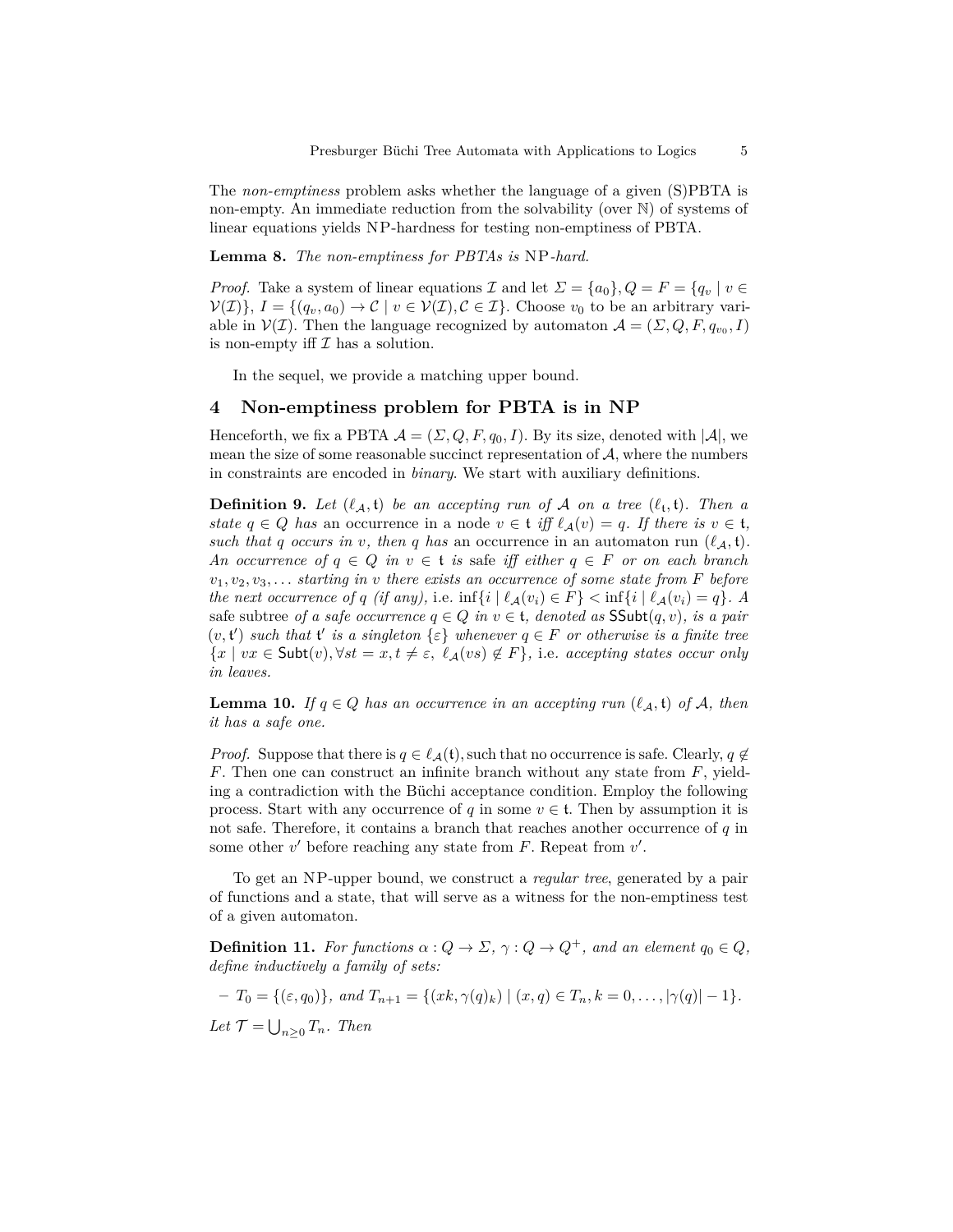- $-$  **t** =  $\{x \mid (x, q) \in \mathcal{T}\}\$  *is a tree,*
- $\ell_Q$  *is taken as any Q*-labelling of t *such that*  $(x, \ell_Q(x)) \in \mathcal{T}$ ,
- $-\ell_{\Sigma}$  *is taken as any*  $\Sigma$ -labelling of **t** such that  $\ell_{\Sigma}(x) = \alpha(\ell_{\Omega}(x))$ .

The role of  $\alpha$  is to name elements with letters and the role of  $\gamma$  is to create fresh state-labelled children of a given node. Note that we are working with unordered trees, thus w.l.o.g. we assume that  $\gamma$  is "sorted". Thus  $\gamma$  can represented as a function  $\Gamma: Q \to \mathbb{N}^Q$  defined as:

$$
\gamma(q) = \underbrace{q_1 \dots q_1}_{\Gamma(q)(q_1) \text{ times}} \dots \underbrace{q_{|Q|} \dots q_{|Q|}}_{\Gamma(q)(q_{|Q|}) \text{ times}}.
$$

The role of *Γ* is to encode potential solutions to a system of inequalities from the *I* component of A. Finally, we say that  $(\ell_{\mathcal{O}}, \mathfrak{t})$  (resp.  $(\ell_{\Sigma}, \mathfrak{t})$ ) is  $Q$ *-generated* (resp. *Σ-generated*) tree by a triple  $(q_0, \alpha, \Gamma)$ .

<span id="page-5-0"></span>**Lemma 12.** Let  $u = (q_0, \alpha, \Gamma)$  generate a tree t accepted by A. Then there is a *triple*  $u' = (q_0, \alpha, \Gamma')$  generating another tree t' that is still accepted by A, and *which has small values in*  $\Gamma$ , i.e.  $\log \max\{\Gamma(q)(q') \mid q, q' \in Q^2\} = O(poly(|A|)).$ 

*Proof.* Since *u* generates t accepted by A, the values of *Γ*(*q*) (after a renaming) are solutions to constraints  $q \to \mathcal{C}$  given by A. By Lemma [2](#page-2-0) we get smaller solutions that can be encoded as  $\Gamma'$ . Then the tree t' generated by  $(q_0, \alpha, \Gamma')$  is clearly accepted by A. Indeed, suppose that there is a branch with only finitely many accepting states. Then, by the inclusion of supports for the solutions and due to the way the tree  $t'$  is generated, there will be a branch in the original tree t with the same *Q*-labelling, yielding a contradiction.

The next crucial lemma shows how to generate a small regular tree, serving as a witness for our non-emptiness test.

<span id="page-5-1"></span>**Lemma 13.** *If*  $\mathcal{L}(\mathcal{A})$  *is nonempty, then there is a tree* t *and a triple*  $u = (q_0, \alpha, \Gamma)$ *satisfying:* (1)  $(\ell_{\Sigma}, \mathfrak{t}) \in \mathcal{L}(\mathcal{A})$ , and is  $\Sigma$ -generated by  $u$ , (2)  $(\ell_{Q}, \mathfrak{t})$  *is an accepting run of A on the tree*  $(\ell_{\Sigma}, \mathfrak{t})$ *, and is Q*-generated by *u, and* (3) the triple *u* has *size polynomial in* |A|*.*

*Proof.* Fix a tree  $(\ell_{t'}, t') \in \mathcal{L}(\mathcal{A})$  and a corresponding accepting run  $(\ell_{t'}^{\mathcal{A}}, t')$  of  $\mathcal{A}$ . Let  $Q_0 = \{q_1, \ldots, q_k\}$  be the set of states appearing in  $\ell_t^{\mathcal{A}}(t')$ . For each  $q_i \in Q_0$ fix a safe occurrence in some  $v_i \in \mathfrak{t}'$  and let  $(u_i, \mathfrak{t}_i) = \mathsf{SSubt}(q_i, v_i)$ . We also fix some post-order enumeration of nodes from  $\mathfrak{t}_i$  and let  $PO(\mathfrak{t}_i, v)$  denotes the position of  $v \in \mathfrak{t}_i$  in such order.

A *solution* in a node *v* is a function  $S_v: Q \to \mathbb{N}$  such that

$$
S_v(q) = |\{u \in \mathsf{Chld}(v) : \ell_{\mathsf{t}'}^{\mathcal{A}}(u) = q\}|.
$$

We define a *witness* injection  $j: Q_0 \to \mathbb{N}^2 \times \mathbb{N}^*$ , that will be used to define  $\alpha$ and *Γ* components of *u*, as follows:

$$
j(q_i) = \min\{(r, s, x) \mid x \in \mathfrak{t}_r, q_i = \ell^{\mathcal{A}}_{\mathfrak{t}'}(u_r x), \text{PO}(\mathfrak{t}_r, x) = s\},\
$$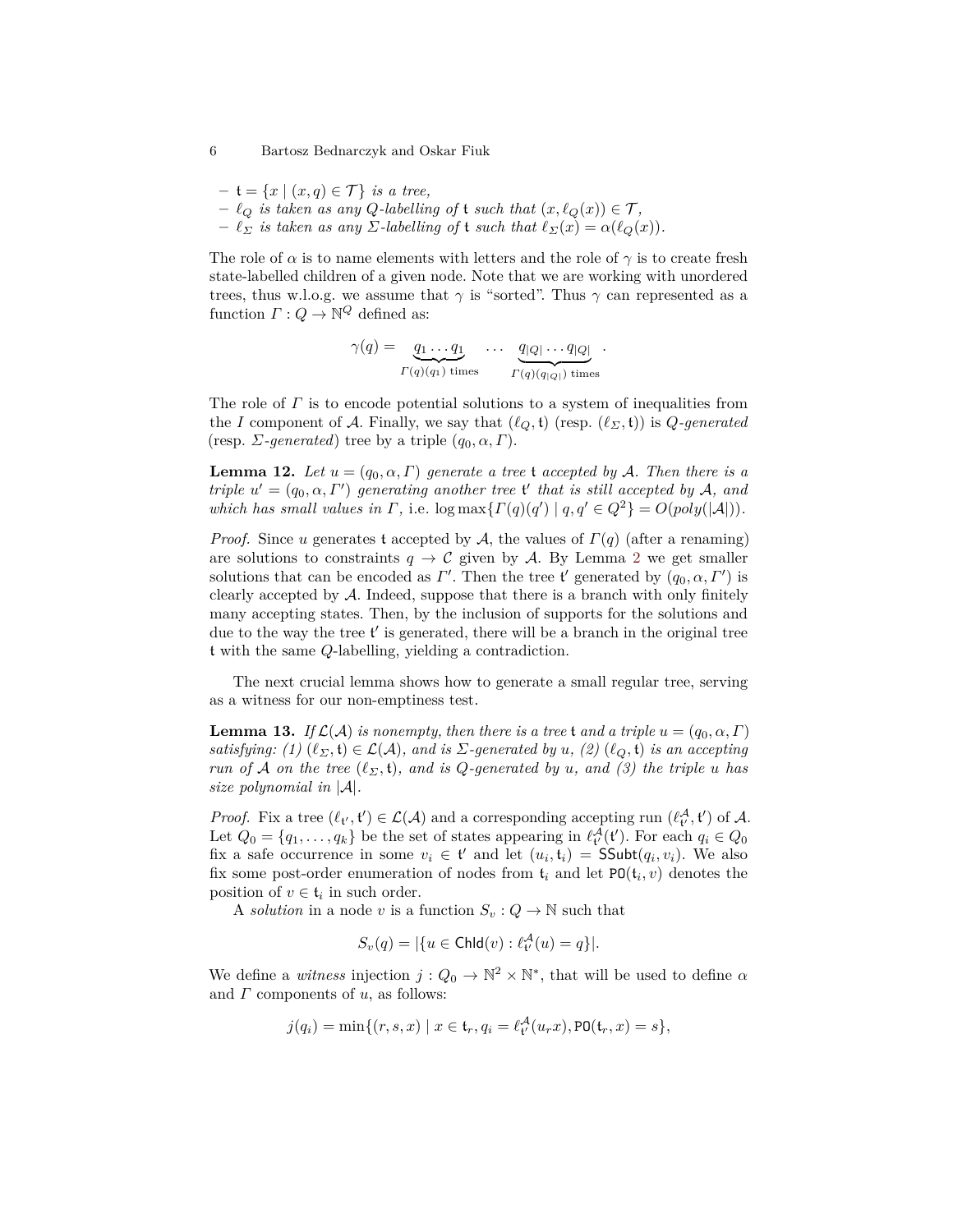where the minimum is taken with respect to the lexicographic order. The intuition behind the function *j* is that it assigns, for each state, the deepest leftmost occurrence of this state in the safe subtree with the lowest possible index. Therefore, if the node is not a leaf, any outgoing edge leads to a child with a strictly smaller value of *j*. Since all leaves are labelled with accepting states, any branch in the resulting tree that visits the same node twice must pass through the accepting state.

Suppose that  $j(q_i) = (r_i, s_i, x_i)$ . Then we simply put  $\alpha(q_i) = \ell_{t'}(u_{r_i}x_i)$  and  $\Gamma(q_i) = S_{u_{r_i}x_i}$  for each  $q_i \in Q_0$ , and let  $\alpha(q) = \perp$  and  $\Gamma(q) = \perp$  for each *q* ∈ *Q* \ *Q*<sub>0</sub>. One can show (see Appendix [A\)](#page-14-0) that ( $\ell$ <sub>*Q*</sub>, **t**) is indeed an accepting run of A on the tree  $(\ell_{\Sigma}, \mathfrak{t})$  with respect to the given definition of  $(q_0, \alpha, \Gamma)$ . Thus, by applying Lemma [12](#page-5-0) we conclude that *u* has a polynomial size description.

<span id="page-6-1"></span>**Lemma 14.** *Given* A *and a tuple*  $u = (q_0, \alpha, \Gamma)$ *, it is in* PTIME *to test if u generates a tree from*  $\mathcal{L}(\mathcal{A})$ *.* 

*Proof.* We can clearly verify all constraints from the *I* component of A, since *Γ* encodes all the required solutions. For the Büchi acceptance condition build a directed graph on the vertices *Q* and edges  $E = \{(q, q') \in Q^2 \mid q \notin F, \Gamma(q)(q') > 0\}.$ Then if the graph  $(Q, E)$  is acyclic, output Yes, and No otherwise.

Thus as a corollary of Lemmas [8,](#page-4-0) [13,](#page-5-1) [14](#page-6-1) we conclude:

**Theorem 15.** *The non-emptiness problem for Presburger Büchi Tree Automata is* NP*-complete.*

## <span id="page-6-2"></span>**5 Non-emptiness for SPBTA**

Fix an SPBTA  $A = (\Sigma, Q, F, Q_0, I)$ . W.l.o.g. we can assume that  $\Sigma$  is empty; if not, then we simply introduce fresh states  $q_a$  per each letter  $a \in \Sigma$  and replace all occurrences of  $a$  in  $I$  by  $q_a$ . Take  $E$  be the number of constraints in  $I$  and let *C* be the minimal absolute bound on the coefficients from *I*.

We start with a "small accepted tree lemma":

<span id="page-6-0"></span>**Lemma 16.** If there is an accepting run  $(\ell_t^{\mathcal{A}}, \mathbf{t})$  of  $\mathcal{A}$  on some tree  $(\ell_t, \mathbf{t})$ , then *there is a tree*  $(\ell_{t'}, t')$  *with an accepting run*  $(\ell_{t'}^{\mathcal{A}}, t')$  *of*  $\mathcal{A}$  *satisfying the following conditions:*

- $-$  *for all nodes*  $v \in \mathfrak{t}'$  *we have*  $|\text{Chld}(v)| \leq 2^{|Q|} (E \cdot C)^{2E+1}$  *and*  $|\{\ell^{\mathcal{A}}_{\mathfrak{t}'}(u) \mid u \in \mathfrak{t}'$  $\text{Chld}(v)$ } $\leq 2E \cdot \log(4CE)$ .
- $P On$  any path  $v_1, v_2, \ldots, v_n$  of length  $n > 2^{|Q|}$  in  $\mathfrak{t}'$  there is a node  $v$  such that  $\ell^{\mathcal{A}}_{\mathfrak{t}'}(v)$  *contains a final state.*

*Proof.* We construct  $(\ell_t^{\mathcal{A}}, \ell_t, t')$  recursively, starting from  $(\ell_t^{\mathcal{A}}, \ell_t, t)$ . The second condition can be established simply by taking any finite path  $v_1, v_2, \ldots, v_n$  of length  $n > 2^{|Q|}$  violating it and by observing, by the pigeonhole principle, that two nodes  $v_i, v_j$   $(i < j)$  have the same value of  $\ell_t^{\mathcal{A}}$ . Hence, we obtain a new tree by replacing the subtree of  $v_i$  by a subtree of  $v_j$ . We repeat the process indefinitely. For the first condition, assume that there is a node *v* violating the condition. Per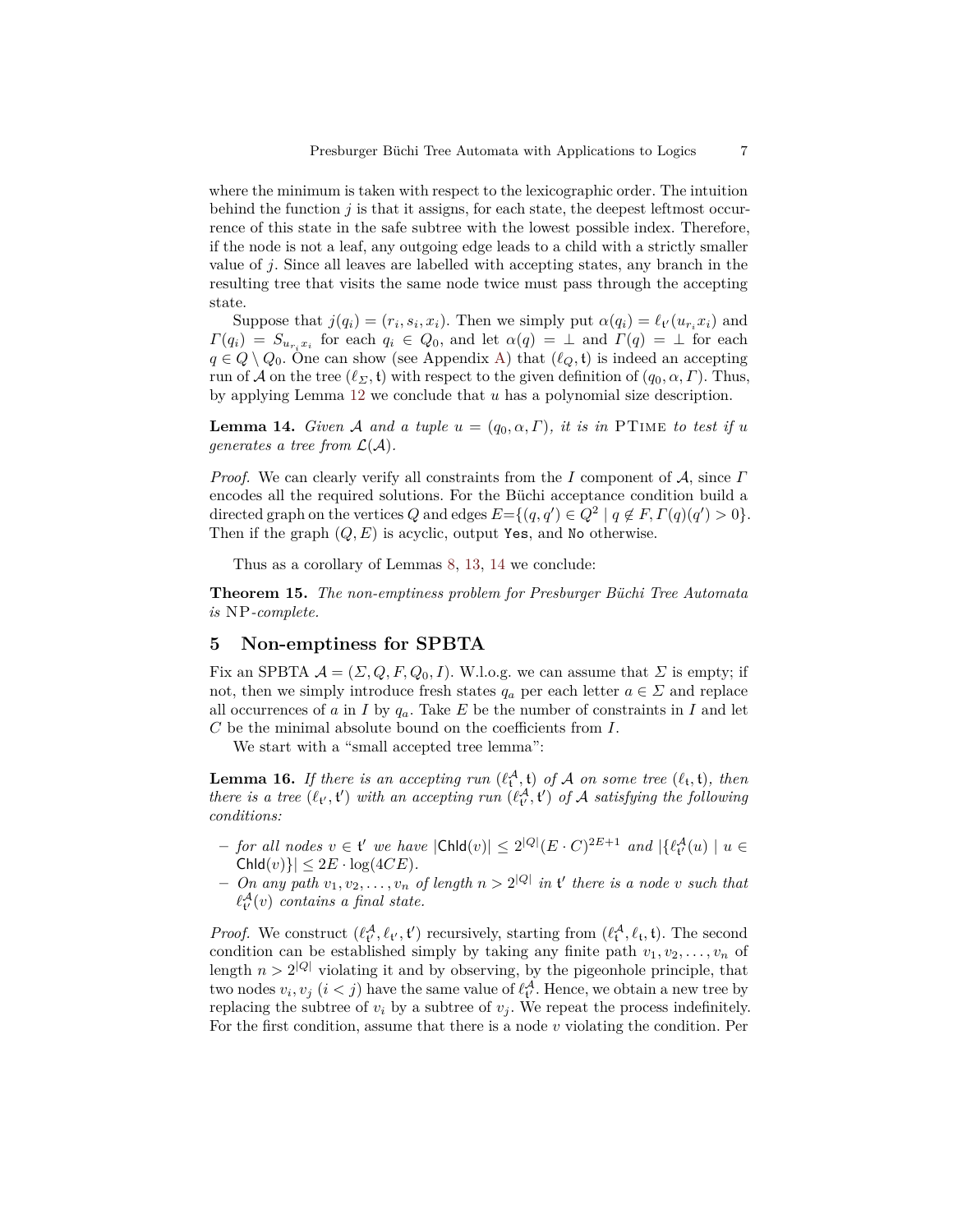each subset  $X \subseteq Q$  let  $v_X$  be any fixed child of  $v$  with  $\ell_t^{\mathcal{A}}(v_X) = X$  (if it exists). Let  $\mathcal{I} = \{ \mathcal{C} \mid q \in \ell^{\mathcal{A}}_{t'}(v), (q \to \mathcal{C}) \in I \}$  be a system of inequalities. Note that in  $\mathcal{I}$ we have unknowns of the form  $x_X$  per each  $X \subseteq Q$ , which by the semantics of A counts nodes labelled by some superset of  $X$ . But  $\mathcal I$  can be rewritten into a system  $\mathcal{I}'$  (by applying the inclusion–exclusion principle) so that the unknowns  $x<sub>X</sub>$  indicates the total number of children labelled by *precisely the set X*. Thus, the assignment  $S: X \mapsto |\{u \in \mathsf{Chld}(v) \mid \ell^{\mathcal{A}}_{t'}(u) = X\}|$  is the solution to  $\mathcal{I}'$ . By employing Lemma [2](#page-2-0) to  $\mathcal{I}'$  we infer the existence of a "sparse and small" solution S' to I' with  $\textsf{supp}(S') \subseteq \textsf{supp}(S)$ . We conclude by modifying t' as follows: we remove all descendants of *v* and for any subset  $X \subseteq Q$  with  $S'(x_X) \neq 0$  we assign as children of *v* precisely  $S'(x_X)$  copies of the previously selected elements  $v_X$ . The labellings  $\ell_t^{\mathcal{A}}, \ell_{t'}$  are as indicated by the "copies". The resulting tree is accepted by  $\mathcal{A}$ : systems of constraints are satisfied (again by applying the inclusion-exclusion principle on  $S'$ ) and the Büchi acceptance condition still holds, since the "copied" subtrees were present in the original run.

We next describe  $APSPACE$  (= EXPTIME by [\[13\]](#page-12-18)) procedure for testing non-emptiness of  $\mathcal{L}$ . It will be tableaux-like: we start by guessing a node, then we guess its children, verify the consistency of the guess with the transition function of A and repeat the process from a universally selected child. In the pseudocode below we identify a node with a pair  $(q, \ell) \in 2^Q \times 2^{\Sigma}$ . We employ two counters, stored in binary. The counter FCnt is responsible for counting how many times we encountered an accepting state (if  $F\text{Cnt} > 2^{|Q|}$  we know that we ended up in the same accepting configuration twice and hence, we can build the tree by making precisely the same choices as we did in the past). The counter QCnt is responsible for counting how many configurations we have visited without entering into an accepting state. If  $Q\text{Cnt} > 2^{|Q|}$  then some non-final state was surely repeated twice, violating the second condition of Lemma [16.](#page-6-0)

Speaking informally, the role of counters is to prevent us from mixing-up the numbers of already visited non-accepting and accepting elements on a branch: we want to make sure that there is a repetition of an accepting state but the path between two accepting nodes can be long (more than 2 *<sup>Q</sup>*), which potentially spoils the counting. The second counter ensures us that we count correctly.

- **1 Guess** the root node  $v = (q, \ell)$  and set  $F$ **Cnt** = 0.
- **2 If** FCnt  $> 2^{|Q|}$  **then** *Accept* **else** set  $Q$ Cnt = 0.
- **3 Guess**  $\leq 2E \cdot \log(4CE)$  nodes  $(q_i, \ell_i)$  that will be repeated **guessed**  $n_i \leq 2^{|Q|} (E \cdot C)^{2E+1}$  times.
- **<sup>4</sup>** Check if the guessed children are consistent with the transition function of A.
- **5 Universally choose**  $(q_i, \ell_i)$  as  $v = (q, \ell)$ .
- **<sup>6</sup> If** *q* contains a final state **then** FCnt++ and **goto** 2.
- **7** QCnt++. If  $Q\text{Cnt} > 2^{|Q|}$  then *Reject* else goto 3.

A proof of correctness can be found in Appendix [B.](#page-14-1) We conclude:

**Theorem 17.** *The non-emptiness problem for SPBTAs is decidable in* ExpTime*.*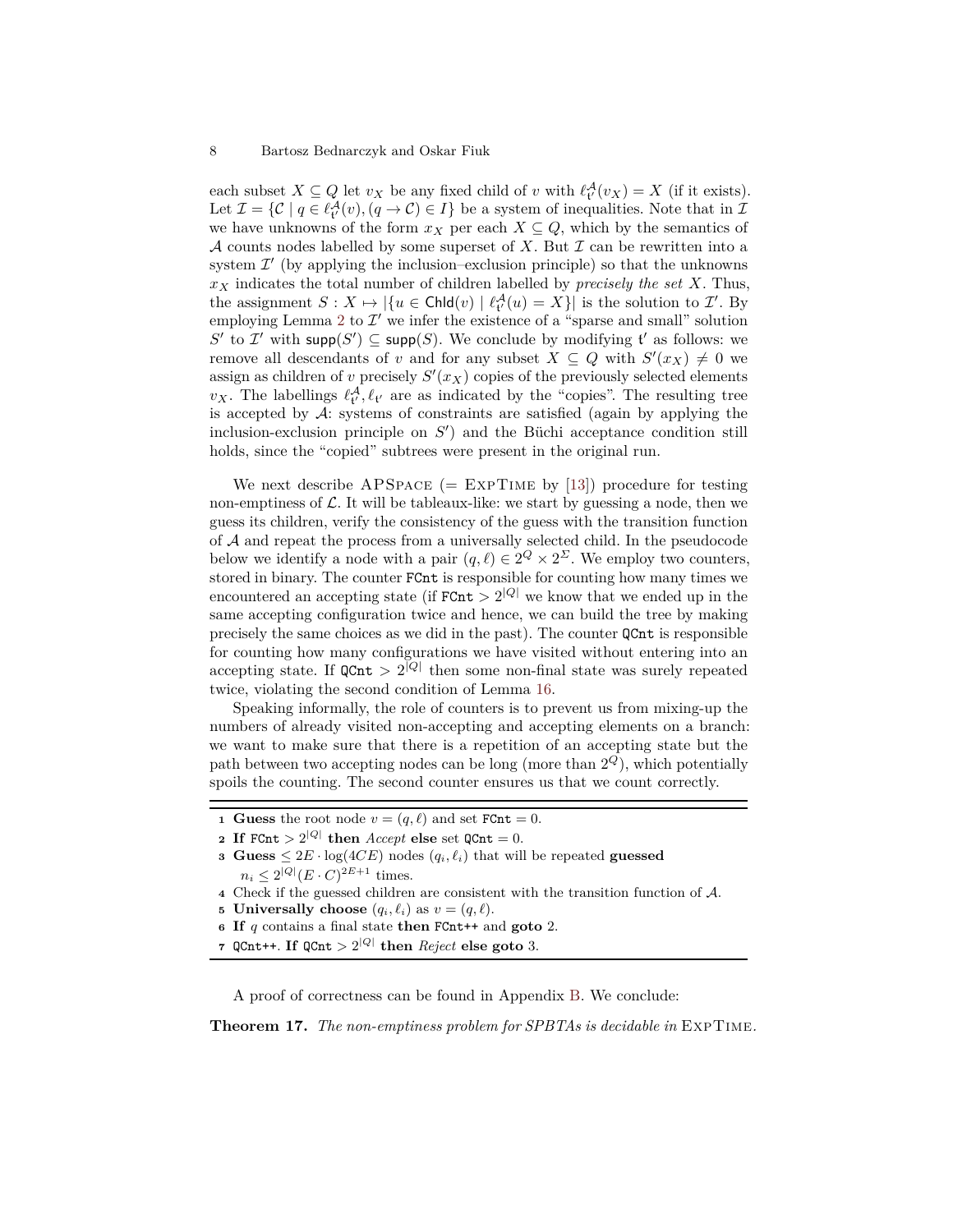## **6 Applications in Logic**

We assume familiarity basics on (description) logics and model theory [\[3,](#page-12-0)[20\]](#page-12-19). The two-variable guarded fragment of first-order logic,  $GF^2$ , is a relevant fragment of FO that captures many standard description logics up to  $\mathcal{ALCIH}^{self}$  [\[3](#page-12-0)[,18\]](#page-12-20). Here we consider its expressive extension with *local Presburger quantifiers*,  $GP^2$ , introduced in [\[5\]](#page-12-5). For brevity we introduce it already in a suitable, polynomially computable, normal form [\[5,](#page-12-5) p. 10]. A formula  $\varphi$  is in  $\mathsf{GP}^2$  if it has the shape:

$$
\forall x \ \gamma(x) \land \bigwedge_{i=1}^{n} \left( \forall x \forall y \ E_i(x, y) \to \alpha_i(x, y) \right) \land \bigwedge_{i=1}^{m} \forall x A_i(x) \to \Big( \sum_{j=1}^{m_i} \lambda_{i,j} \cdot \#_{y}^{\mathrm{R}_{i,j}}[\top] \circledast_i \delta_i \Big),
$$

where  $\gamma(x)$ ,  $\alpha_i(x, y)$  are quantifier-free formulae in NNF, each  $e_i$ ,  $A_i$ ,  $r_{i,j}$  are relational symbols, all  $\lambda_{i,j}$ 's,  $\delta_i$ 's are integers, and  $\otimes_i$  is one of  $=$ ,  $\neq$ ,  $\leq$ ,  $\geq$ ,  $\equiv_d$  or  $\neq d$ , where  $d \in \mathbb{N}_+$ . Here  $\equiv_d$  denotes the congruence modulo *d*. W.l.o.g. assume that there is a symbol *D* so that any element is required to a *D*-successor.

We restrict ourselves to finite-branching structures (the logic trivialises if we allow for infinite branching). The semantics of  $\mathsf{GP}^2$  is like in FO, except for the expressions  $\#_{y}^{\{R_i\}}[T]$ , which evaluate to the total number of  $R_i$ -successors *y* of *x*.

$$
\mathfrak{A}, x/a \ \models \ \sum_{i=1}^n \lambda_i \cdot \#^{\mathrm{R}_i}_y[\top] \circledast \delta \quad \text{iff} \quad \sum_{i=1}^n \ \lambda_i \cdot |\{b \mid \mathfrak{A}, x/a, y/b \models \mathrm{R}_i(x, y)\}| \circledast \delta
$$

A  $\mathsf{GP}^2\text{-}knowledge\text{-}base$  (kb for brevity) is a pair  $\mathcal{K} = (\mathbb{D}, \mathcal{T})$ , where  $\mathbb D$  is a *database*, *i.e.* the set of ground facts emplying indv. names and unary/binary predicates, and T is s set of  $\mathsf{GP}^2$  formulae. A structure  $\mathfrak A$  satisfies K (written  $\mathfrak A \models \mathcal K$ ) if  $\mathfrak{A} \models \bigwedge \mathcal{T} \wedge \bigwedge \mathbb{D}$ . In the kb-satisfiability problem we ask whether an input  $\mathsf{GP}^2$ kb has a (finite branching, possibly infinite) model. Note that this generalises the usual formula satisfiability. Fix a  $\mathsf{GP}^2$ -kb  $\mathcal{K} = (\mathbb{D}, \mathcal{T})$ . The main goal is to construct an SPBTA A from  $K$  such that  $\mathcal{L}(\mathcal{A})$  is non-empty iff K has a model.

We first argue that we can restrict ourselves to tree-like models (*i*.*e*. models whose underlying structure is a tree). Let  $\mathfrak A$  be a (finite branching) model of K. Let  $G = (V, E)$  be a Gaifman graph of  $\mathfrak{A}$ , *i.e.* we have domain elements of  $\mathfrak{A}$ as nodes and undirected edges between any two elements linked by some binary relation. Let names( $K$ ) be the set of all individual names appearing in K. By a K-named element in  $\mathfrak A$  we mean any element  $a^{\mathfrak A}$  for  $a \in \mathsf{names}(\mathcal K)$ . By a K-path in  $\mathfrak A$  we mean any word  $v_1, v_2, \ldots, v_n$  from  $A^+$  such that: (i)  $v_1$  is K-named in  $\mathfrak{A}$ , (ii)  $v_2$  is not K-named, (iii) any two  $v_i, v_{i+1}$  are connected by an edge in  $G$ , and (iv) any three consecutive  $v_i$ ,  $v_{i+1}$ ,  $v_{i+2}$  are pairwise different.

**Definition 18.** The K-unravelling of  $\mathfrak{A}$  is a structure  $\mathfrak{B}$ , which domain is com*posed of all* K*-paths in* A *and the relational symbols appearing in* K *are interpreted* as follows for all words wd  $\in$   $A^*A$  and wde  $\in$   $A^*AA$ :

- $a^{3} = a^{3}$  *for all* a ∈ names(*K*)*, and* wd ∈  $P^{3}$  *iff d* ∈  $P^{3}$  *for all unary* P*,*
- $-$  *For any*  $x, y \in B$  *we put*  $(x, y) \in \mathbb{R}^{\mathfrak{B}}$  *if and only if:*
- $(i)$   $x = a^{33}, y = b^{33}$  *and*  $(a^{31}, b^{31}) \in R^{31}, (ii)$   $x=y=wd$  *and*  $(d,d) \in R^{31}, (iii)$  $x = \text{wd}, y = \text{wde}$  *and*  $(d, e) \in \text{R}^{\mathfrak{A}},$  *or (iv)*  $x = \text{wde}, y = \text{wd}$  *and*  $(e, d) \in \text{R}^{\mathfrak{A}}.$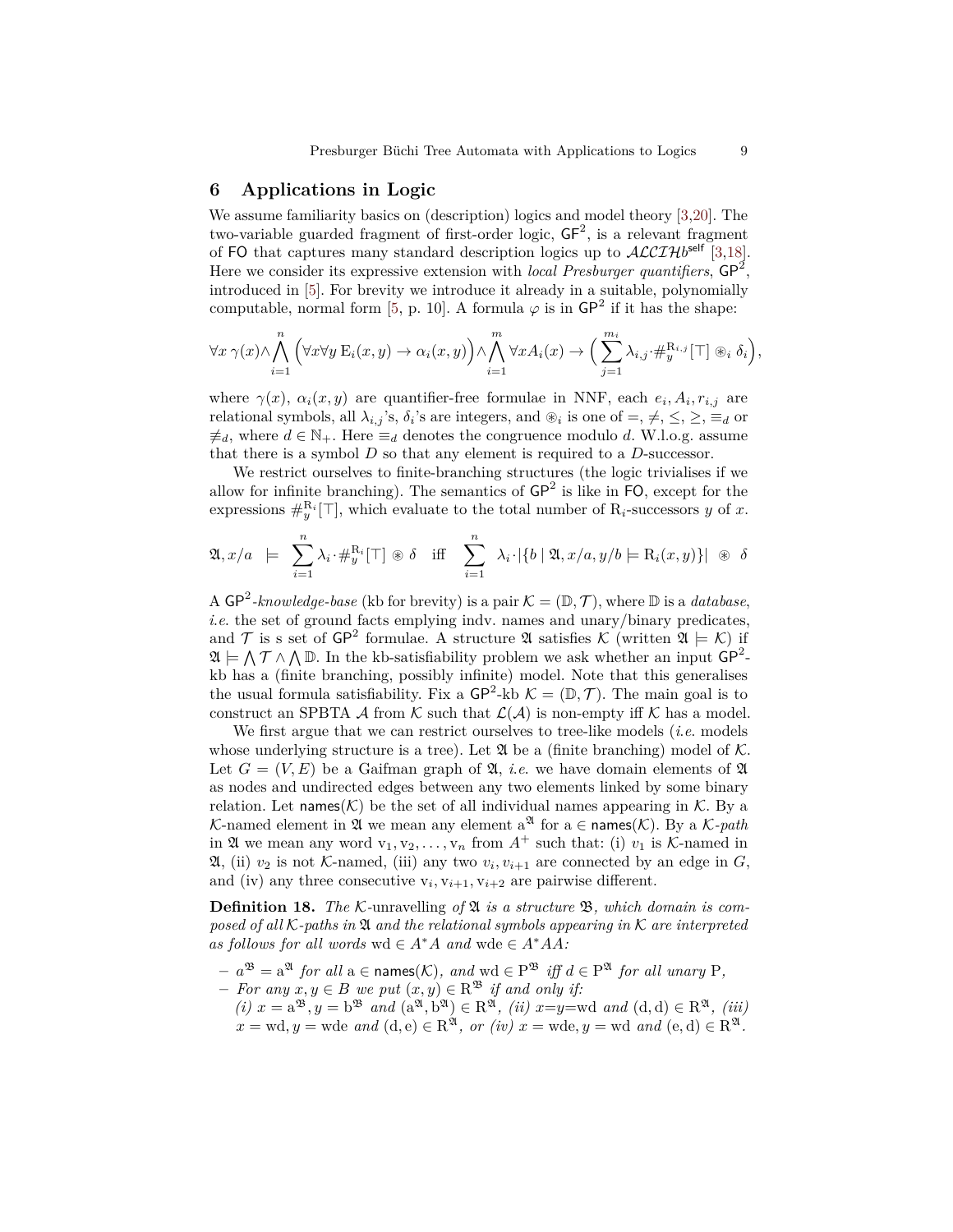The following fact justifies the use of unravellings and follows directly from the semantics of  $\mathsf{GP}^2$  (after a trivial renaming of structures).

**Fact 19**  $\mathfrak{B} \models \mathcal{K}$  and for any  $a \in \mathsf{names}(\mathcal{K})$  the substructure of  $\mathfrak{B}$  restricted to all  $K$ -paths starting from  $a^{\mathfrak{A}}$  constitute a tree.

Call a database *simple*, if it has the form  $\{U(a)\}\$ for some indv. name *a* and a unary predicate symbol U. It is a standard trick in DLs that one can reduce the kb-satisfiability problem to polynomially many subtasks of kb-satisfiability for instances having simple databases only. Indeed, observe first that the unravelled model B is just a collection of trees rooted at named elements, were the roots can be interlinked by some binary relations. As the number of individual names appearing in names( $K$ ) is clearly linear in  $|K|$ , one can simply guess the substructure  $\mathfrak{C} := \mathfrak{B} \setminus \{a^{\mathfrak{B}} \mid a \in \mathsf{names}(\mathcal{K})\} \models \mathbb{D}$  and after verifying its consistency (doable in polynomial time), encode connection between a given root and the other roots as follows. Let us introduce fresh unary predicates  $DB_{\pm R(a,b)}, DB_{\pm U(a)}, Root_a$ per each binary relation symbol R and names  $a, b \in \text{names}(\mathcal{K})$ , and a binary predicate symbol insideDB. Fix a name  $a \in \text{names}(\mathcal{K})$ ; we shall write a reduction for an  $a^{38}$  point of view. The reduction for other individual names is analogous. We append to the  $\mathcal T$ -component of  $\mathcal K$  the following formulae: (i) whenever  $Root_a$ is satisfied at *x* then for each  $b \neq a \in \text{names}(\mathcal{K})$  we have that *x* has precisely one insideDB-successor *y* labelled with Root<sub>b</sub>; moreover the pair  $(x, y)$  should satisfy precisely the same unary and binary relations as indicated in  $\mathfrak{C}$ . (ii) Whenever *x* satisfies Root<sub>a</sub>, it encodes the full structure  $\mathfrak C$  with the help of unary predicate symbols  $DB_{\pm R(a,b)}, DB_{\pm U(a)}, e.g.$  if  $(c^{3}, d^{3}) \notin S^{3}$  then the satisfaction of Root<sub>a</sub> implies the satisfaction of DB<sup>−</sup>S(c*,*d). Note that we do not impose any constraints on successors of the elements labelled with Root<sub>b</sub> for  $b \neq a$ . This will be taken into account in the reduction for other individual names (here the role of such elements is only to make the counting constraints of  $K$  work). This yields the desired reduction. Take  $\mathcal{K}_{a}^{\mathfrak{C}} = (\{\text{Root}_{a}(a)\}, \varphi_{a}^{\mathfrak{C}}) = \bigwedge_{\varphi \in \mathcal{T}} \varphi \wedge \psi_{a}^{\mathfrak{C}}\big)$ , where  $\psi_{a}^{\mathfrak{C}}$  simply contains the extra formulae that we discussed. It is easy to show that:

**Lemma 20.** *A* GP<sup>2</sup>-kb K *is satisfiable iff there is a structure*  $\mathfrak{C} \models \mathbb{D}$  *(with at*  $most$   $|\textsf{names}(\mathcal{K})|$  *elements)* such that all  $\mathcal{K}_a^{\mathfrak{C}}$  (defined above) are satisfiable.

*Proof.* ( $\Rightarrow$ ). Take the unravelled model **B** of  $\mathcal{K} = (\mathbb{D}, \mathcal{T})$ , and let **C** to be the restriction of  $\mathfrak B$  to the roots of  $\mathfrak B$ . Make  $a^{\mathfrak B}$  to be the only elements satisfying the symbol Root<sub>a</sub> and interpret predicate symbols  $DB_{\pm R(a,b)}$ ,  $DB_{\pm U(a)}$  in a abovedescribed way. Finally let inside  $DB^{\mathfrak{B}}$  be the full (non-reflexive) binary relation on  $\mathfrak{C}$ . Take  $\mathfrak{B}_a$  as the substructure of  $\mathfrak B$  obtained by removing all pairs having the form  $(b^{38}, c^{38})$  for  $b \neq a$  from all binary relations. It follows that  $\mathfrak{B}_a \models \mathcal{K}_a$ . ( $\Leftarrow$ ). Let  $\mathfrak{B}_a$  be tree-models of  $\mathcal{K}_a^{\mathfrak{C}}$ . Thus, by definition of  $DB_{\pm R(a,b)}$ ,  $DB_{\pm U(a)}$ predicates, there is unique  $\mathfrak{C} \models \mathbb{D}$  described inside  $\mathcal{K}_a^{\mathfrak{C}}$ . Let  $\mathfrak{C}_a$  be a substructure of  $\mathfrak{B}_a$  obtained by removing elements that are descendants of insideDB-successors of  $a^{\mathfrak{B}_a}$  labelled with  $Root_b$  for  $b \in \mathsf{names}(\mathcal{K})$ . Take  $\mathfrak D$  to be the disjoint union of all  $\mathfrak{C}_a$  with  $a^{\mathfrak{D}}$  interpreted as the root of  $\mathfrak{C}_a$ . Finally, make the restriction of  $\mathfrak D$ to the roots of  $\mathfrak{C}_a$  isomorphic to  $\mathfrak{C}$ . The resulting structure  $\mathfrak{D}$  is a model of  $\mathcal{K}$ .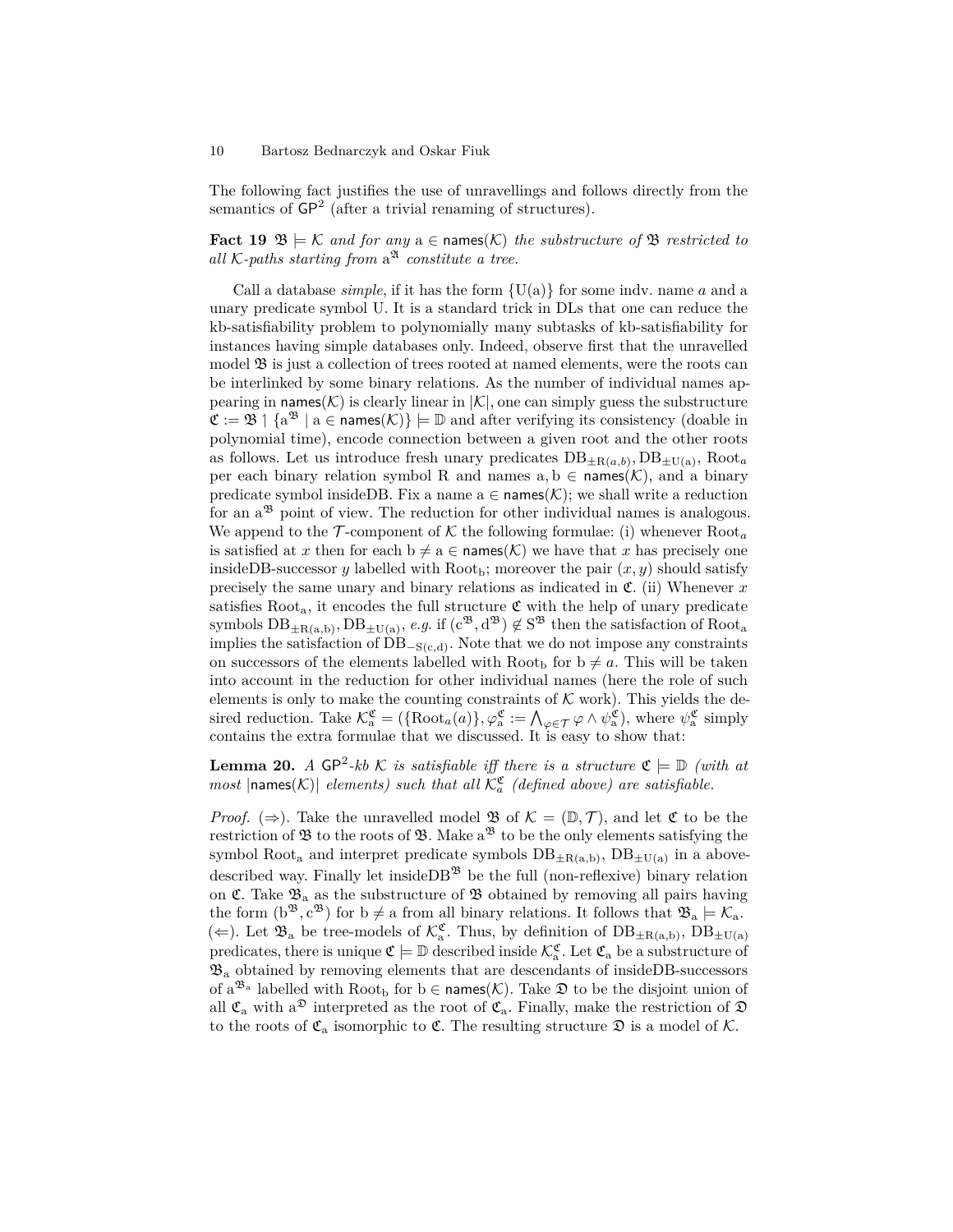After the above reduction, we are going to explain how we will encode tree-like models inside trees. For the rest of the paper fix the kb  $\mathcal{K}_{a}^{\mathfrak{C}} = (\{\text{Root}_{a}(a)\}, \varphi_{a}^{\mathfrak{C}}).$ We first prepare the alphabet for our automaton. Let  $S_0$  be the set of all possible binary and unary atoms for predicate names appearing in  $\varphi_a^{\mathfrak{C}}$ , involving only the variables *x* and *y*. Take  $S_1$  to be composed of all subformulae of  $\alpha_i$  and  $\gamma$  from  $\varphi_a^{\mathfrak{C}}$  (consult the normal form if needed). Finally take<sup>[5](#page-10-0)</sup>  $S := S_0 \cup S_1$  and close it under a single negation. Note that  $|S|$  is of size polynomial in  $|\mathcal{K}_{a}^{\mathfrak{C}}|$ .

Let the alphabet  $\Sigma$  be equal to

<span id="page-10-2"></span>
$$
\Sigma := \{ \sigma_{\psi} \mid \psi \in \mathcal{S} \} \cup \{ \text{Root}_a, \text{Parent}, \text{Self}, \text{Child} \}. \tag{1}
$$

The intuition behind  $\Sigma$  is as follows. Roughly speaking, whenever a symbol  $\sigma_{\psi}$ will label a node in a tree-encoding of a tree-like structure  $\mathfrak{A}$ , this will indicate that the corresponding element in  $\mathfrak A$  satisfies  $\psi$ . To speak about formulae satisfied at a node, we always think that the variable *y* is evaluated at the current node, while the variable *x* corresponds to its parent. In order to verify cardinality constraints, note that SPBTA can count only node's children, while the expressions  $\#_{y}^{\mathbb{R}_{i,j}}[\top]$ can also count the node itself as a witness as well as its parent. Thus a naive translation to automata may destroy counting constraints. To handle this issue, every node in a tree-encoding of  $\mathfrak A$  will have two extra children, being "copies" of itself and its parent. This, after the introduction of some simple consistency rules, will make cardinality constraints work.

The formal definition of the encoding is given next. This is going to be *very* technical but we are required such a notion in order capture all necessary properties. The first two items imply the satisfaction of  $\mathcal{K}_{a}^{\mathfrak{C}}$ , while the others are responsible for the correct evaluation of formulae and for propagating atoms from parent to child as well as to different copies.

## <span id="page-10-1"></span>**Definition 21.** *A* tree encoding *of*  $K$  *is a*  $\Sigma$ *-labelled tree t satisfying:*

- **–** *The root of* t *is the unique node in* t *labelled with* Root*a.*
- $-$  *If* v *is a* Child-labelled node or the root of t then it is labelled with  $\sigma_{\gamma}$  and if v *is labelled by*  $\sigma_{A_i(y)}$  then the total number of its children labelled by  $\sigma_{R_{i,j}(x,y)}$ *satisfies the cardinality constraint*  $\mathcal{B}_i$   $\delta_i$  (cf. normal form).
- **–** *The letters* Parent*,* Child*,* Self *and* Root<sup>a</sup> *label disjoint sets of nodes in* t*. Every* Child*-labelled node has a unique child labelled with* Parent *and a unique child labelled with* Self*. The root of* t *has a unique* Self*-labelled child, but it does not have any* Parent*-labelled children.*
- $-$  *If the root of* **t** *is labelled by some*  $\sigma_{\psi}$  *then*  $\psi$  *uses the variable y only.*
- $-$  *For every unary (resp. binary) symbol* U *(resp.* B*)* from  $\mathcal{K}_{a}^{\mathfrak{C}}$  *and every node v* from **t**, *v is labelled by precisely one of*  $\sigma_{\pm}$ U(*y*) (*resp. by one of*  $\sigma_{\pm}$ B(*y,y*)). *If v is neither the root of* t *nor the* Self*-labelled child of the root, then we also take all other atomic formulae involving x and/or y into account.*
- $-$  *Labelling of nodes is consistent, i.e. a node v cannot be labelled by both*  $\sigma_{\lambda}$ *and*  $\sigma_{\neg\lambda}$  *and that if v is labelled by*  $\sigma_{\lambda \wedge \lambda'}$  *(resp.*  $\sigma_{\lambda \vee \lambda'}$ *) then v is labelled by both (resp. one of)*  $\sigma_{\lambda}$ *,*  $\sigma_{\lambda'}$  *(the converse also holds for*  $\sigma_{\lambda\vee\lambda'}$ *,*  $\sigma_{\lambda\wedge\lambda'}$  *from*  $\Sigma$ *).*

<span id="page-10-0"></span> $5$  In the literature  $S$  appears under the name of a syntactic closure.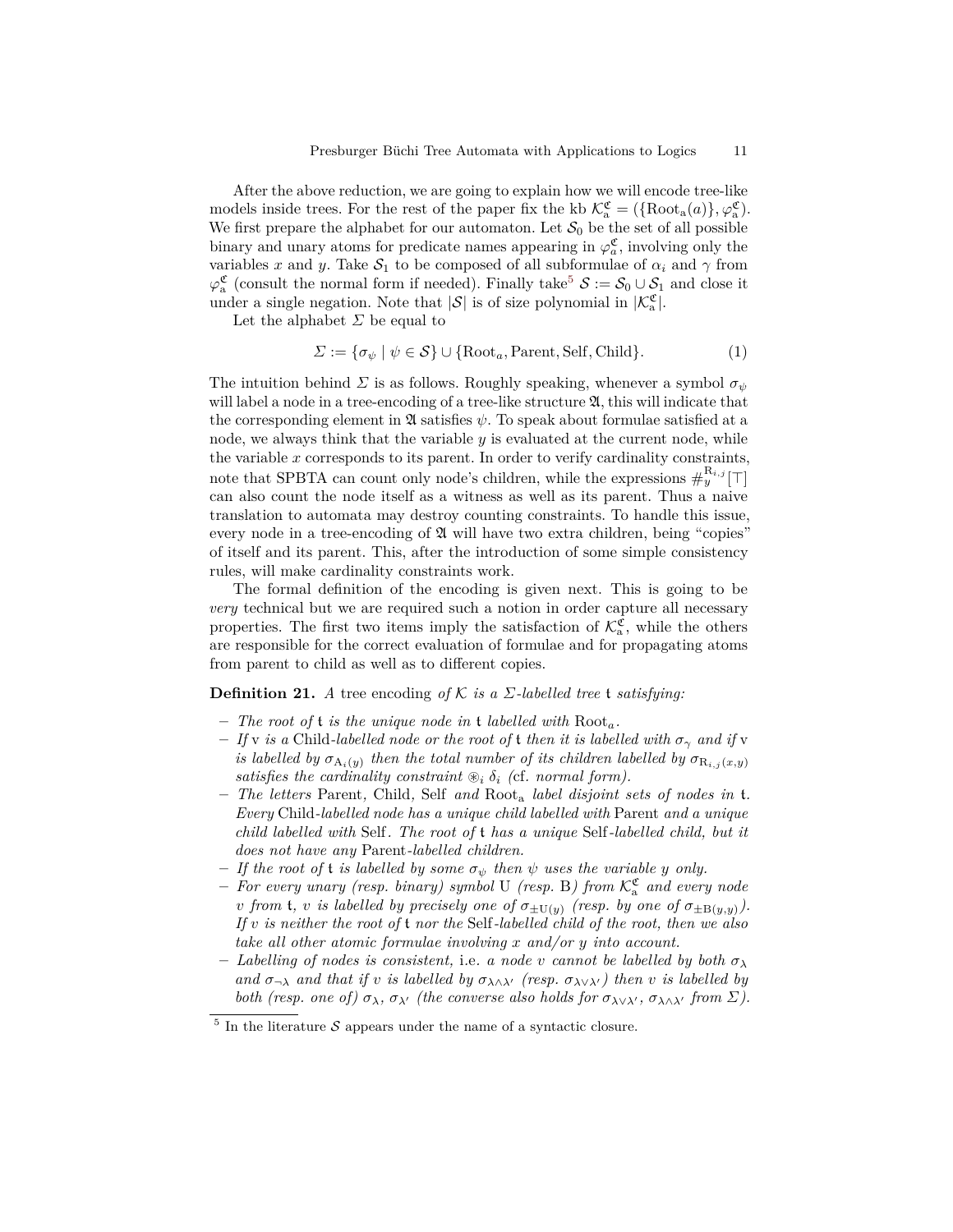**–** *If v is a* Child*-labelled node or the root of* t*, then (i) if* v *is labelled by some letter*  $\sigma_{\pm\lambda(y)}$  *then every* Child-labelled child of v *is labelled by*  $\sigma_{\pm\lambda(x)}$ , *the* Self-labelled child of *v* is labelled with both  $\sigma_{\pm\lambda(y)}$  and  $\sigma_{\pm\lambda(x)}$  as well as by *letters obtained by replacing binary relations*  $B(y, y)$  *with*  $B(x, y)$ *; (ii) if v is labelled by some letter*  $\sigma_{\pm\lambda(x,y)}$  *then its* Parent-*labelled child is labelled by*  $\sigma_{\pm\lambda'(x,y)}$ , where  $\lambda'$  is obtained by replacing every occurrence of the variable *x with y and vice-versa.*

A crucial lemma, linking tree encodings with tree models is:

**Lemma 22.** *There exists a tree encoding of*  $K$  *iff*  $K_a^{\mathfrak{C}}$  *is satisfiable.* 

*Proof.*  $(\Leftarrow)$ . Let t be the promised tree encoding. First, remove all Parent-labelled and Self-labelled children from t together with their subtrees. Then, we interpret unary symbols U so that its interpretation contains precisely the nodes labelled with  $\sigma_{U(y)}$ . For binary relations R we take the union of two cases: (i) we include all pairs  $(v, v)$  for v labelled with  $\sigma_{R(y,y)}$ , (ii) we include all parent-child pairs  $(v, w)$  (resp. child-parent pairs  $(w, v)$ ) for which we have that *v* is labelled with  $\sigma_{R(x,y)}$  (resp.  $\sigma_{R(y,x)}$ ). Let  $\mathfrak A$  be the obtained structure. It is immediate to see by construction that  $\mathfrak{A}, x/\mathbf{v}, y/\mathbf{w} \models \pm \lambda$  whenever w is labelled with  $\sigma_{\pm\lambda}$  where  $\lambda$ ranges over subformulae from  $S$  and v is a parent of *w*. The constraints from  $\mathcal{K}_a^{\mathfrak{C}}$ are fulfilled due to our trick with extra nodes (we took parents and the elements themselves into account when counting). Hence,  $\mathfrak{A} \models \mathcal{K}_{a}^{\mathfrak{C}}$ .

(⇒). For the opposite side we will take a tree model  $\mathfrak{A} \models \mathcal{K}_a^{\mathfrak{C}}$  and "convert it" into a tree representation. As the prelimiary step, label all the elements of A but root with a Child predicate symbol. After the first step, we select any Child-labelled element *v*, create a fresh copy of its parent w and insert a copy of *w* as a child of *v*. We maintain all the relations between *v* and the copy of w as they were between *v* and *w*. Finally, we make the Parent predicate to be satisfied at the copy of w. After the second step, for every element  $v$  in  $\mathfrak A$  we copy v and make the copy a child of v and make the predicate Self to be satisfied at the copy. Then each of these copies is connected to their original elements with all binary R for which v has an R-loop. We repeat the process infinitely often in order to provide a child per each node. Finally, take any element v and label it with all predicates from  $\{\sigma_{\pm\lambda(y)} \mid \mathfrak{A}, \mathbf{v} \models \lambda, \lambda \in \mathcal{S}\}$ , and whenever v has a Child-labelled child w then we additionally make *w* to be labelled with  $\{\sigma_{\pm\lambda(x)}, \sigma_{\pm\lambda'(x,y)} \mid \mathfrak{A}, x/v, y/w \models \lambda', \mathfrak{A}, x/v \models \lambda, \lambda, \lambda' \in \mathcal{S}\}.$  It is immediate to check that the structure  $(\ell_t, t = A)$  with  $\ell_t$  inherited from  $\mathfrak{A}$  is a tree-encoding.

Relying on Definition [21,](#page-10-1) the construction of a polynomial-size SPBTA  $\mathcal A$  accepting *Σ*-labelled tree encoding is straightforward. Thus, we delegate it to Ap-pendix [C.](#page-15-0) Since the satisfiability of  $\mathsf{GP}^2$  is known to be EXPTIME-hard, we conclude the last result of the paper:

**Theorem 23.** The knowledge-base satisfiability problem for  $\mathsf{GP}^2$  over finite*branching models is* ExpTime*-complete. Hence, the non-emptiness problem for SPBTA is* ExpTime*-hard.*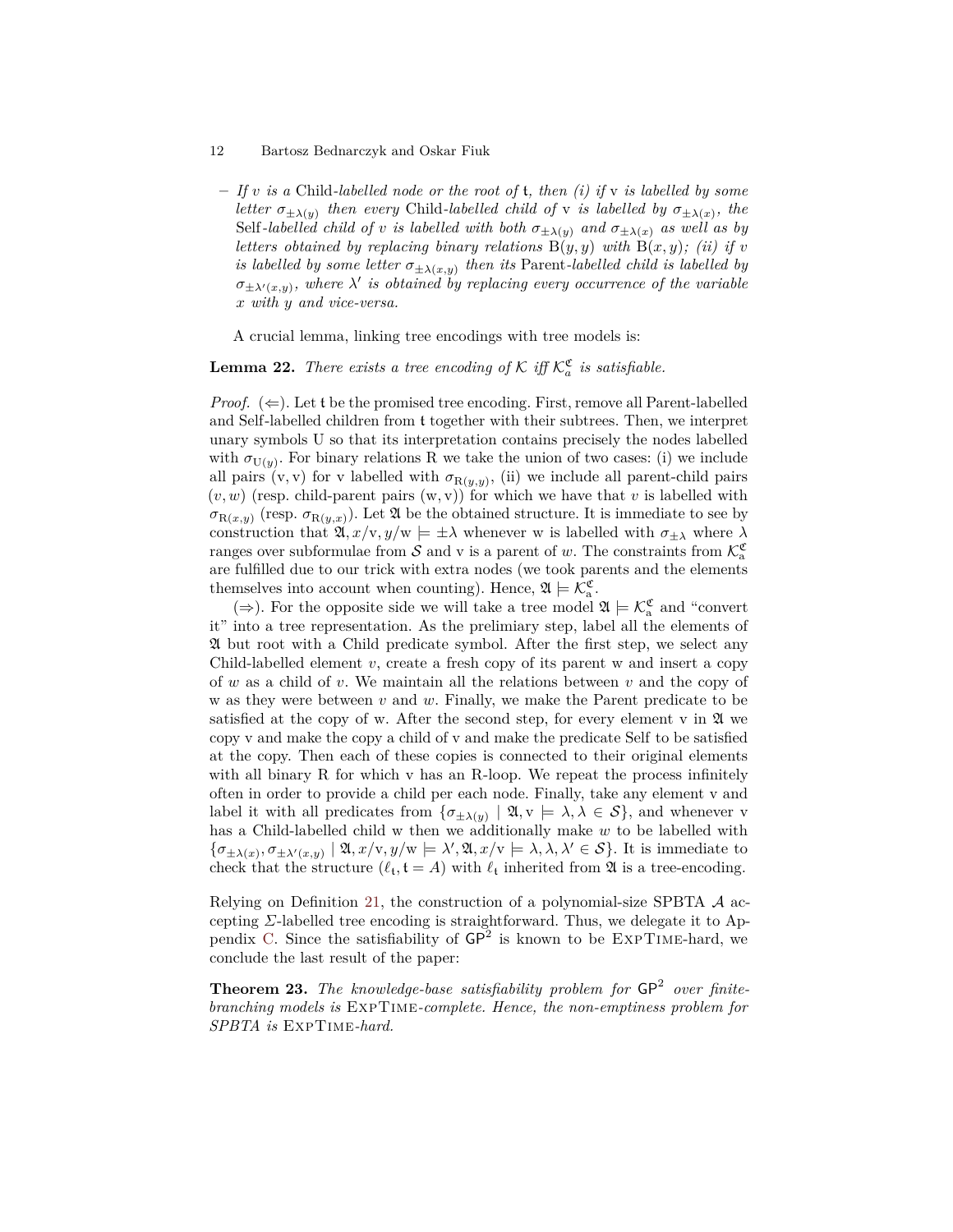## **Acknowledgements**

This work was supported by the Polish Ministry of Science and Higher Education program "Diamentowy Grant" no. DI2017 006447. We are grateful to Tim Lyon and Reijo Jaakkola for proofreading and language improvements.

Results from this paper will appear in the BSc thesis of Oskar Fiuk, written under informal supervision of Bartosz Bednarczyk at the University of Wrocław.

## **References**

- <span id="page-12-2"></span>1. Baader, F.: A new description logic with set constraints and cardinality constraints on role successors. In: FroCoS 2017 (2017)
- <span id="page-12-6"></span>2. Baader, F., Hladik, J., Peñaloza, R.: Automata can show pspace results for description logics. Inf. Comput. (2008)
- <span id="page-12-0"></span>3. Baader, F., Horrocks, I., Lutz, C., Sattler, U.: An Introduction to Description Logic (2017)
- <span id="page-12-14"></span>4. Bednarczyk, B.: One-variable logic meets presburger arithmetic. Theor. Comput. Sci. (2020)
- <span id="page-12-5"></span>5. Bednarczyk, B., Orlowska, M., Pacanowska, A., Tan, T.: On Classical Decidable Logics Extended with Percentage Quantifiers and Arithmetics. In: FSTTCS 2021 (2021)
- <span id="page-12-11"></span>6. Boiret, A., Hugot, V., Niehren, J., Treinen, R.: Automata for unordered trees. Inf. Comput. (2017)
- <span id="page-12-10"></span>7. Boiret, A., Hugot, V., Niehren, J., Treinen, R.: Logics for unordered trees with data constraints. J. Comput. Syst. Sci. (2019)
- <span id="page-12-12"></span>8. Bonatti, P.A., Lutz, C., Murano, A., Vardi, M.Y.: The complexity of enriched mucalculi. Log. Methods Comput. Sci. (2008)
- <span id="page-12-9"></span>9. Boneva, I., Talbot, J.: Automata and logics for unranked and unordered trees. In: Giesl, J. (ed.) RTA 2005
- <span id="page-12-15"></span>10. Borosh, I., Flahive, M., Treybig, B.: Small solutions of linear diophantine equations. Discret. Math. (1986)
- <span id="page-12-7"></span>11. Calvanese, D., Carbotta, D., Ortiz, M.: A practical automata-based technique for reasoning in expressive description logics. In: Walsh, T. (ed.) IJCAI 2011 (2011)
- <span id="page-12-8"></span>12. Calvanese, D., Eiter, T., Ortiz, M.: Answering regular path queries in expressive description logics via alternating tree-automata. Inf. Comput. (2014)
- <span id="page-12-18"></span>13. Chandra, A.K., Stockmeyer, L.J.: Alternation. In: FOCS 1976 (1976)
- <span id="page-12-13"></span>14. Comon, H.: Tree automata techniques and applications (1997)
- <span id="page-12-3"></span>15. Demri, S., Lugiez, D.: Complexity of modal logics with presburger constraints. J. Appl. Log. (2010)
- <span id="page-12-16"></span>16. Eisenbrand, F., Shmonin, G.: Carathéodory bounds for integer cones. Oper. Res. Lett. (2006)
- <span id="page-12-1"></span>17. El-Sappagh, S., Franda, F., Ali, F., Kwak, K.S.: SNOMED CT standard ontology based on the ontology for general medical science. BMC medical informatics and decision making (2018)
- <span id="page-12-20"></span>18. Grädel, E.: Description logics and guarded fragments of first order logic. In: DL (1998)
- <span id="page-12-4"></span>19. Kupke, C., Pattinson, D.: On modal logics of linear inequalities. In: Beklemishev, L.D., Goranko, V., Shehtman, V.B. (eds.) AIML 2010 (2010)
- <span id="page-12-19"></span>20. Libkin, L.: Elements of Finite Model Theory (2004)
- <span id="page-12-17"></span>21. Papadimitriou, C.H.: On the complexity of integer programming. (JACM) (1981)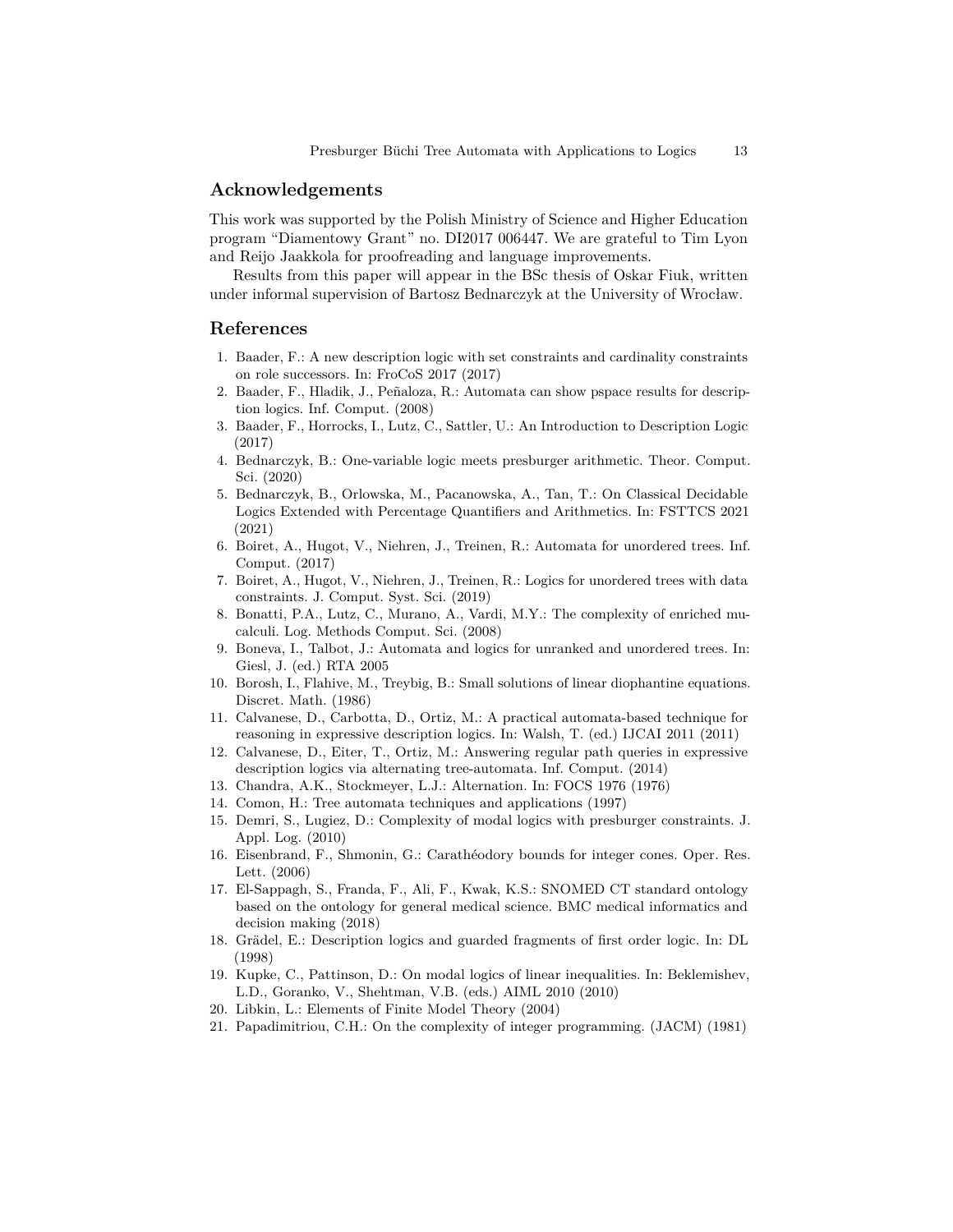- 14 Bartosz Bednarczyk and Oskar Fiuk
- <span id="page-13-0"></span>22. Schwentick, T.: Trees, automata and XML. In: Beeri, C., Deutsch, A. (eds.) PODS 2004 (2004)
- <span id="page-13-1"></span>23. Seidl, H., Schwentick, T., Muscholl, A.: Counting in trees. In: Flum, J., Grädel, E., Wilke, T. (eds.) Logic and Automata: History and Perspectives [in Honor of Wolfgang Thomas] (2008)
- <span id="page-13-2"></span>24. Sipser, M.: Introduction to the theory of computation. ACM Sigact News (1996)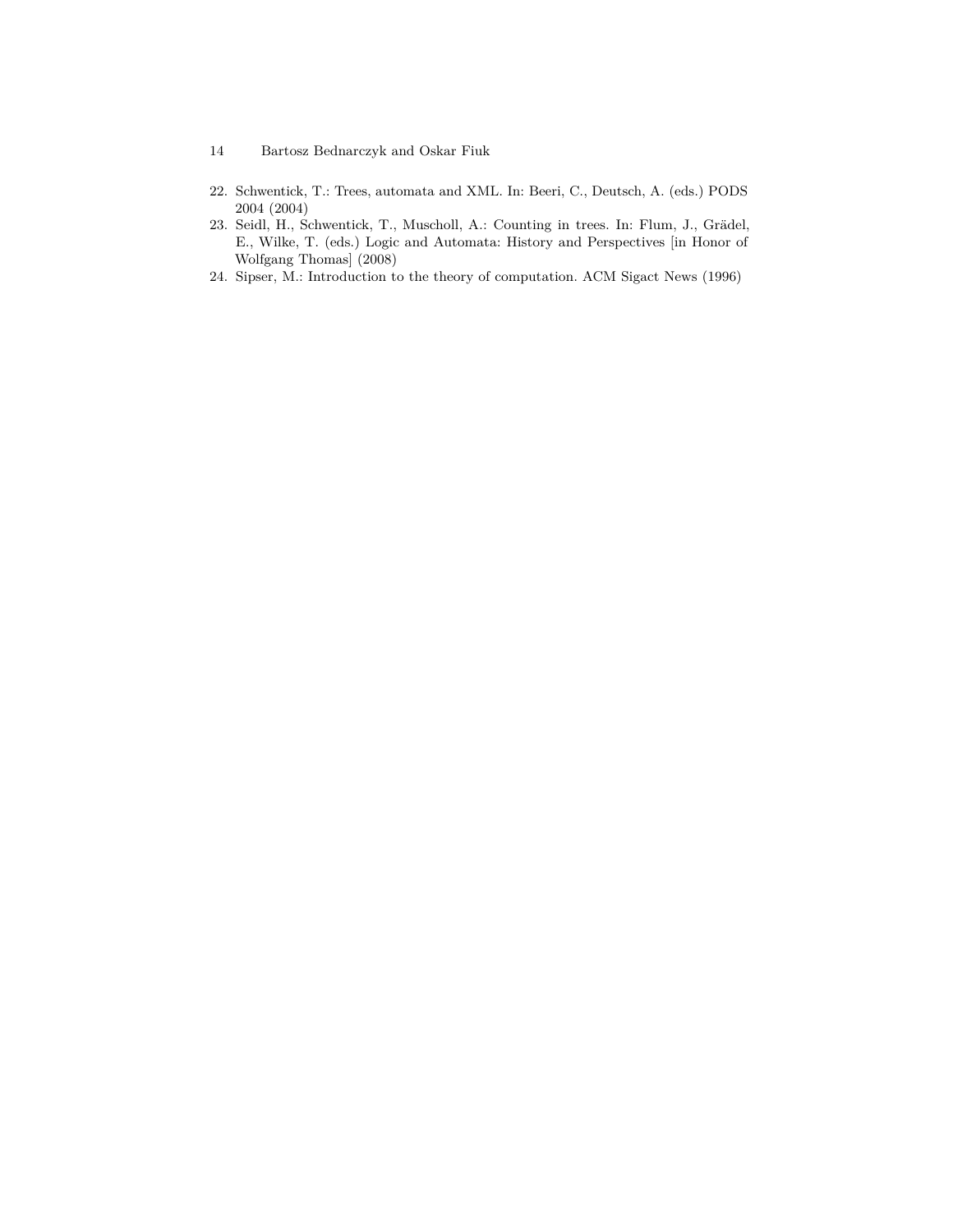# <span id="page-14-0"></span>**A Missing details from the proof of Lemma [13](#page-5-1)**

Now we will show formally, that indeed  $(\ell_Q, \mathfrak{t})$  is an accepting run of A on the tree  $(\ell_{\Sigma}, \mathfrak{t})$  with respect to the given definition of  $(q_0, \alpha, \Gamma)$ .

- Since  $\alpha$  and  $\Gamma$  are partial functions, it is necessary to verify that the tree t is a well-defined, i.e. there is no  $v \in \mathfrak{t}$  such that  $\Gamma(\ell_Q(v)) = \bot$ . But observe that from construction of *Γ* we have  $\{q' \in Q \mid q \in Q_0, \Gamma(q)(q') > 0\} \subseteq Q_0$  =  $dom(\Gamma) = dom(\alpha)$ .
- $-$  Clearly, the initial configuration is  $l_Q(\varepsilon) = q_0$ .
- **–** All linear constraints from the *I* component are still satisfied, since the quantitative Q-labelling of children for each node in t corresponds to the quantitative Q-labelling of children for some node in the original tree  $t'$  with the same *Σ*-label. Here, by quantitative *Q*-labelling we mean that we care only for the number of children labelled with a given state.
- **–** Suppose that, there is a branch *v*1*, v*2*, . . .* with only a finite number of states from  $F$ . Let  $v_t$  be the last node with accepting state. Consider a sequence  $\{j(\ell_Q(v_{t+i}))\}_{i\in\mathbb{N}}$ . Note that  $j(\ell_Q(v_{t+i+1})) <_{lex} j(\ell_Q(v_{t+i}))$ , unless  $\ell_Q(v_{t+i}) \in$ *F*, since all leaves in every  $\mathsf{SSubt}(q_i, v_i)$  are labelled by the states from *F*. But  $\lt_{lex}$  on  $\mathbb{N}^2 \times \mathbb{N}^*$  is a well-founded order. Therefore, there must be another accepting state.

# <span id="page-14-1"></span>**B Correctness proof of the algorithm from Section [5](#page-6-2)**

Let A be a SPBTA given as input to the algorithm. We will show that  $\mathcal{L}(\mathcal{A}) \neq \emptyset$ iff the algorithm accepts on A.

- Suppose that  $\mathcal{L}(\mathcal{A})$  is non-empty. Then let  $(\ell_t, \mathfrak{t})$  be a tree with accepting run  $(\ell_t^{\mathcal{A}}, \mathfrak{t})$  satisfying Lemma [16.](#page-6-0) It is clear that the algorithm at each node can guess the children with a labelling consistent with  $\ell_t$  and  $\ell_t^{\mathcal{A}}$ . Since on each branch final states are appearing infinitely many times and the length of any path between the node and a predecessor such that both endpoints are labelled with final states is at most  $2^{|Q|}$ , the **QCnt** is cleared more often than every O(2<sup>|</sup>*Q*<sup>|</sup> ) steps. Hence, the algorithm will never enter into the *Reject* state. On the other hand, each time, whenever the algorithm sees an accepting state, the FCnt is incremented. Therefore, the algorithm will enter into the *Accept* state after at most  $\mathcal{O}(2^{2|Q|})$  steps.
- **–** In the other direction, suppose that the algorithm accepts. Then one can construct a tree from  $\mathcal{L}(\mathcal{A})$ . Let  $(\ell_t, \mathfrak{t})$  and  $(\ell_t^{\mathcal{A}}, \mathfrak{t})$  be the finite trees mirroring the choices of the algorithm in the natural way. Since the  $FCnt > 2^{|Q|}$ , on each path there is a final configuration that appeares at least twice. Trim the tree in a way that each leaf is labelled with a such final configuration. Formally, let

 $t_0 = \{x \in \mathfrak{t} \mid \exists y \quad xy \in \mathcal{W}\},\$ 

where  $W = \{x \in \mathfrak{t} \mid \exists st = x, t \neq \varepsilon, \ell_{\mathfrak{t}}^{\mathcal{A}}(s) = \ell_{\mathfrak{t}}^{\mathcal{A}}(x), \ell_{\mathfrak{t}}^{\mathcal{A}}(x) \cap F \neq \emptyset\}$ , and let  $(\ell_{\mathfrak{t}_0}, \mathfrak{t}_0)$  and  $(\ell_{\mathfrak{t}_0}^{\mathcal{A}}, \mathfrak{t}_0)$  be the appropriate labellings.

The desired tree can be constructed by employing the following process indefinitely. For each leaf *v* of  $t_0$  let  $p_v$  be a node for which exists  $x \neq \varepsilon$  such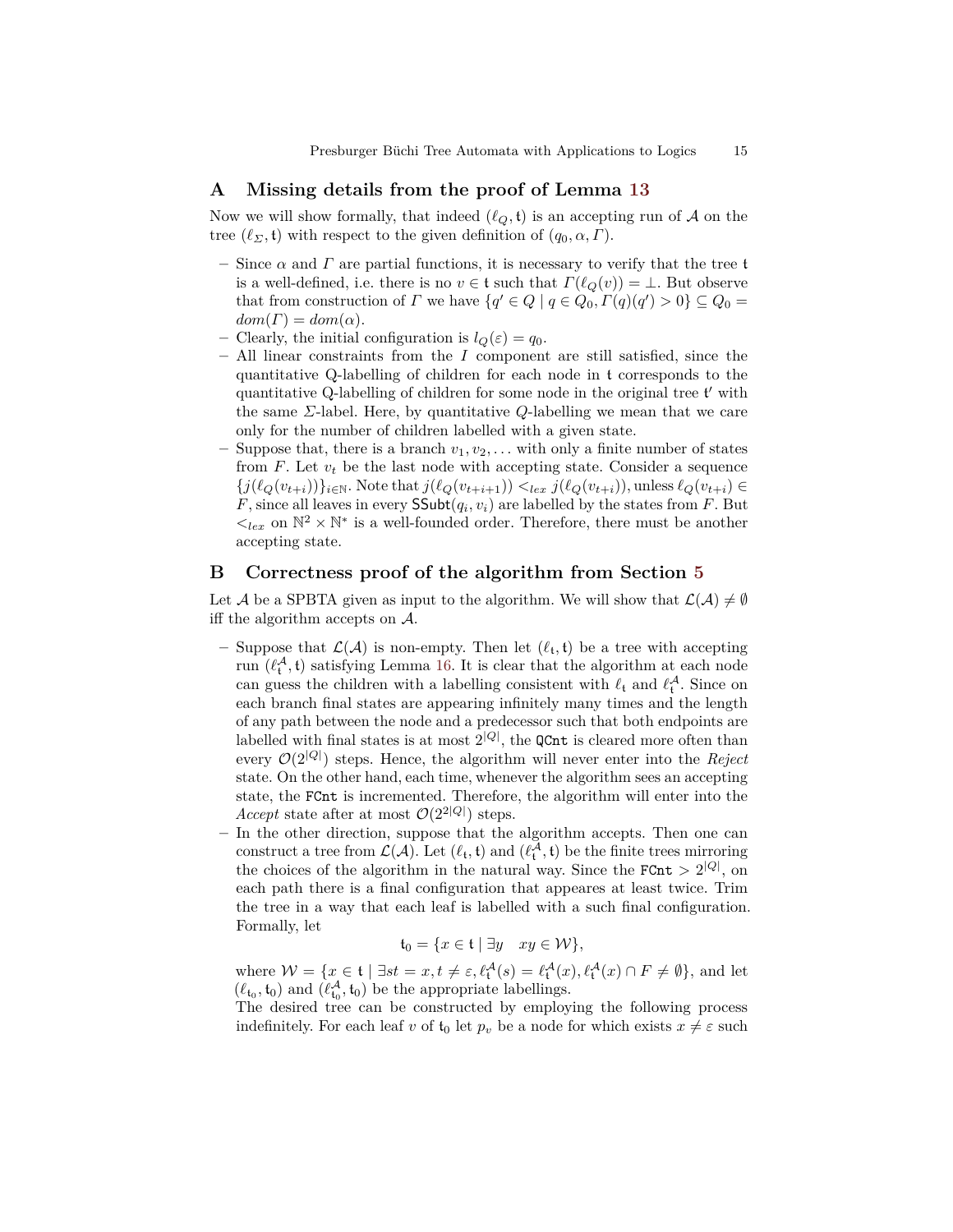that  $p_v x = v$  and  $\ell_{t_0}^{\mathcal{A}}(p_v) = \ell_{t_0}^{\mathcal{A}}(v)$ , i.e. a predecessor labelled with the same final configuration. Then replace each leaf  $v$  with a whole subtree of  $p_v$ . It is clear that all linear constraints from the *I* component of A are still satisfied and on each branch an accepting state occurs infinitely many times. Thus, a resulting tree is in  $\mathcal{L}(\mathcal{A})$ .

The last thing is to ensure that the procedure indeed can be implemented in a polynomial space. But before doing so, we need to make assumptions on encoding of SPBTA. We assume that  $|Q|, |\Sigma|, |\mathcal{I}| \in \mathcal{O}(|A|)$ , where  $|\mathcal{I}|$  is the size of an encoding of *I* with all the coefficients encoded in binary. As stated in Section [2](#page-1-1) not all the variables from  $V(\mathcal{I})$  have to be mentioned explicitly. And in Section [5](#page-6-2) we defined *N* to be the number of constraints in the *I*, hence  $N = \mathcal{O}(|A|)$ , and *C* to be the minimal absolute bound on the coefficients from *I*, thus  $\log C = \mathcal{O}(|A|)$ .

The algorithm needs the  $2|Q|$  bits to keep the binary counters FCnt and QCnt. For the node  $v = (q, \ell)$  the  $\mathcal{O}(|Q|\log|Q| + |\Sigma|\log|\Sigma|) = \mathcal{O}(|A|\log|A|)$  bits is enough (a trivial encoding as a list of elements from each set). In the *Step 3.* the algorithm needs to guess simultaneously the  $\leq 2N \cdot \log (4CN) = \mathcal{O}(|A|^2)$  triples  $(q_i, \ell_i, n_i)$ , where  $n_i \leq 2^{|Q|}(N \cdot C)^{2N+1}$ , i.e.  $\log n_i \leq \log n_{\max} = \mathcal{O}(|A|^2)$ . To verify the consistency of guesses with the transition function of  $A$  each constraint *E* from *I* can be checked independently and one by one. This can be done by computing the values  $x_S = \sum_{q_i \supseteq S} n_i$  for all  $x_S \in V(E)$ , and plugging them into the expression, and verifying the result. Hence, the space needed for each *x<sup>S</sup>* is  $\log x_S \leq \log x_{S_{\text{max}}} = \mathcal{O}(|A|^2)$ , and for the whole *E*:

$$
(\log C + \log x_{S_{\max}}) \cdot |E| \leq \mathcal{O}(|A|^3),
$$

where  $|E|$  is the number of coefficients in  $E$ .

Therefore, the total space can be bounded by

 $2|Q| + (2N \cdot \log{(4CN)} + 1) \cdot (|Q| \log{|Q|} + |\Sigma| \log{|\Sigma|} + \log{n_{\max}})$ 

which is at most  $\mathcal{O}(|A|^4)$ . Thus the described procedure is in APSPACE.

## <span id="page-15-0"></span>**C Construction of a polynomial-size SPBTA**

Below we give the translation of the Definition [21](#page-10-1) into a polynomial-time procedure constructing an SPBTA  $A = (\Sigma^{\mathcal{A}}, Q^{\mathcal{A}}, F^{\mathcal{A}}, Q_0^{\mathcal{A}}, I^{\mathcal{A}})$  such that  $\mathcal{L}(\mathcal{A})$  consists of exactly those trees which corresponds to the correctly encoded tree-like models.

For the  $\Sigma^{\mathcal{A}}$  component just take the  $\Sigma$  from Equation [\(1\)](#page-10-2). Let at the beginning  $Q^{\mathcal{A}} = \emptyset$  and  $I^{\mathcal{A}} = \emptyset$ , and then apply imperatively the following steps:

- **–** Create a "trivial" state  $q<sub>T</sub> ∈ Q<sup>A</sup>$  and add instr.  $-q<sub>T</sub> → q<sub>T</sub> ∈ I<sup>A</sup>$ .
- **–** Create a state *q<sup>σ</sup>* for each *σ* ∈ *Σ* and add instr. *σ* → *qσ, q<sup>σ</sup>* → *σ* ∈ *I* <sup>A</sup>; *i.e. reading input symbols into automaton states.*
- $−$  Add instr.  $q_{\top}$   $→$   $x_{q_{\text{Root}_a}}$  = 0 ∈  $I^{\mathcal{A}}$ ; *i.e. ensure that only true tree root can be labelled with* Root*a.*
- $−$  Add instr.  $q_a → q_{σ_{γ(y)}} ∈ I^{\mathcal{A}}$  for  $a ∈ \{\text{Root}, \text{Child}\}; i.e.$  ensure the universal *component of the normal form*.